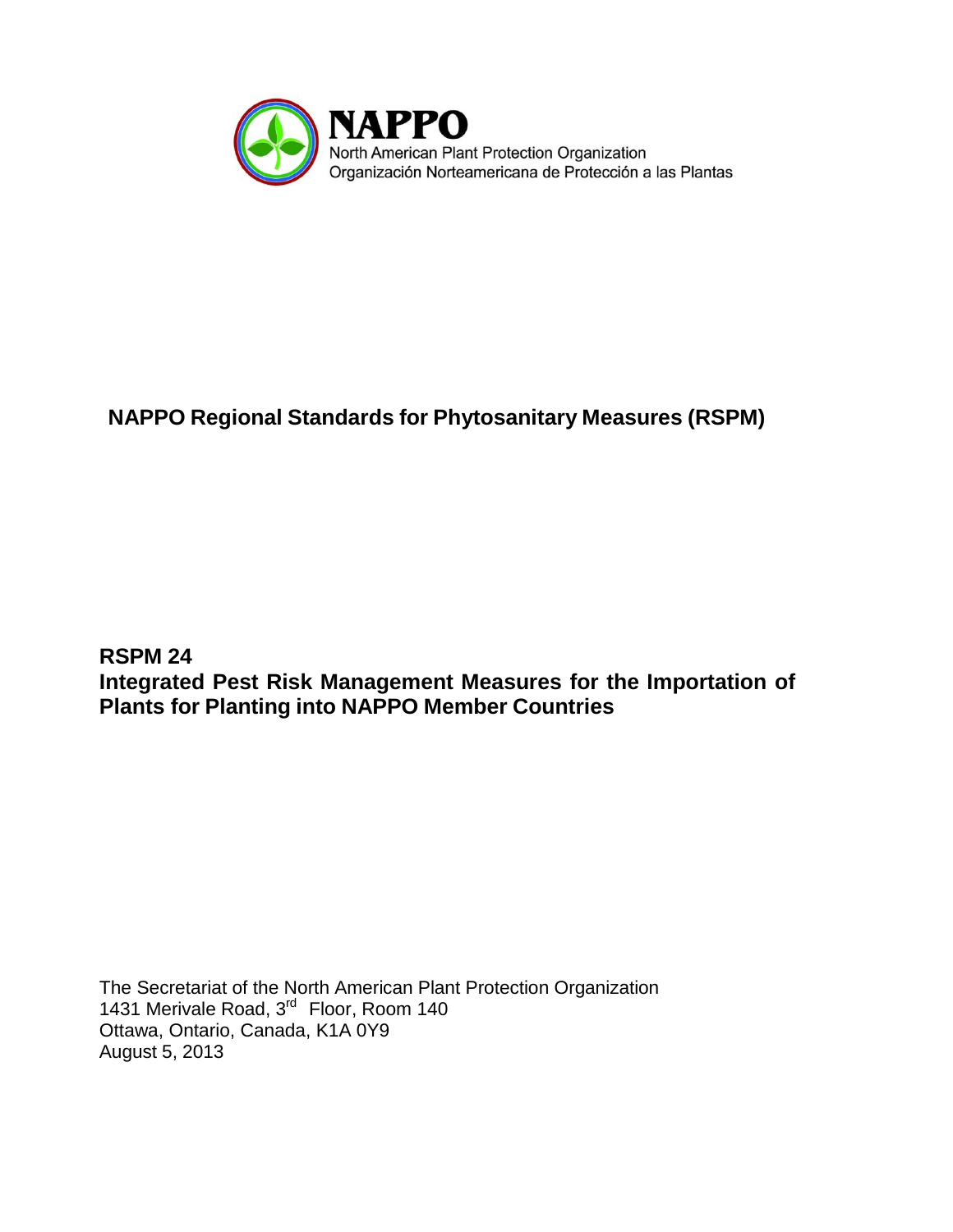### **Contents**

## Page

| 1.                                                                                 |                                                                                        |     |  |
|------------------------------------------------------------------------------------|----------------------------------------------------------------------------------------|-----|--|
| 1.1                                                                                |                                                                                        |     |  |
| 1.2                                                                                |                                                                                        |     |  |
| 2.                                                                                 |                                                                                        |     |  |
| 2.1                                                                                |                                                                                        |     |  |
| 2.2                                                                                |                                                                                        |     |  |
| 2.3                                                                                | Responsibilities of those purchasing plants for planting for export (plant brokers)  9 |     |  |
| 2.4                                                                                |                                                                                        |     |  |
| 3.                                                                                 |                                                                                        | 11  |  |
| Appendix 1: Risk and Risk management Associated with the Importation of Plants for |                                                                                        |     |  |
|                                                                                    |                                                                                        | .12 |  |
|                                                                                    |                                                                                        |     |  |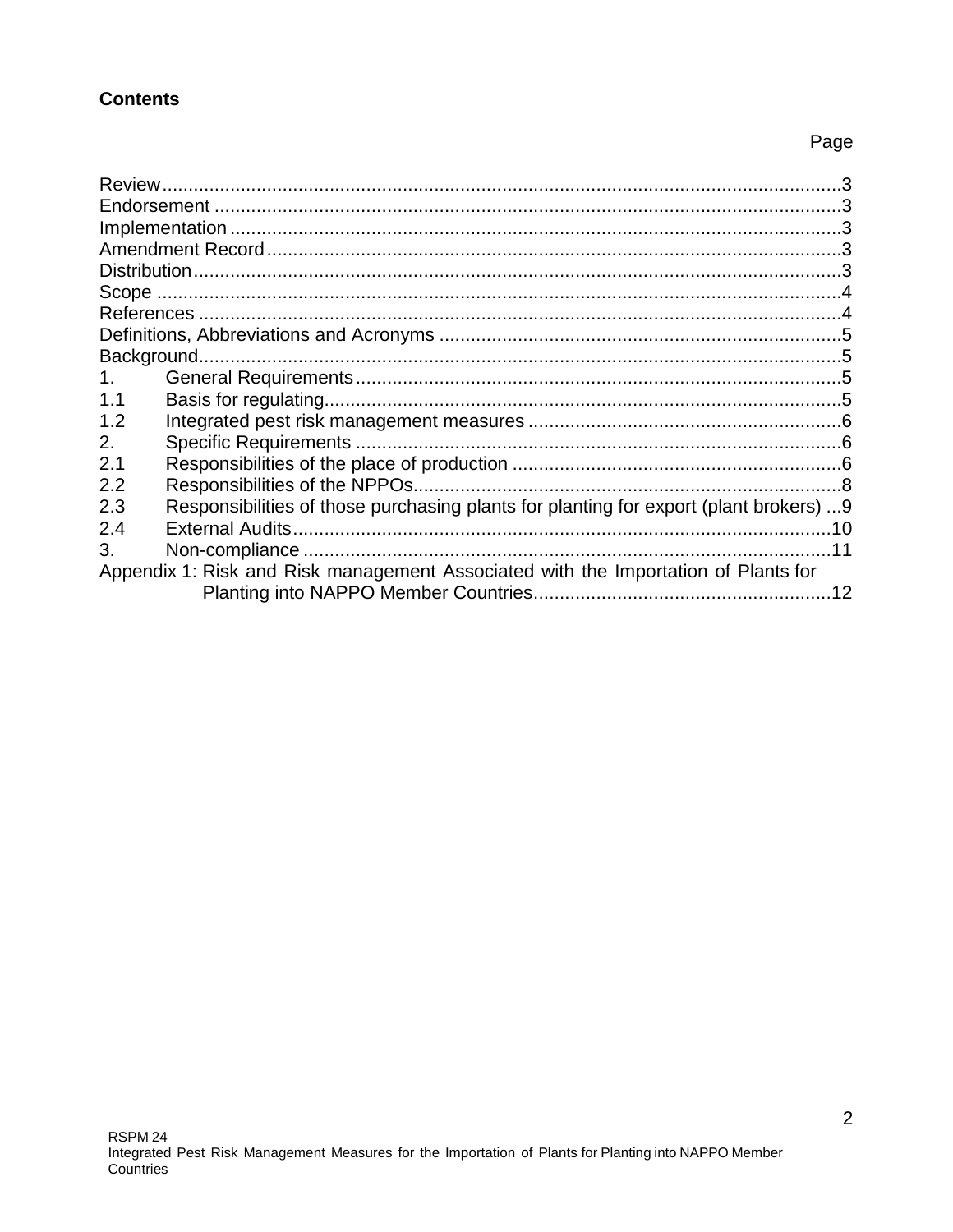#### **Review**

NAPPO Regional Standards for Phytosanitary Measures are subject to periodic review and amendment. The next review date for this NAPPO standard is 2018. A review of any NAPPO Standard may be initiated at any time upon the request of a NAPPO member country.

### Endorsement

This Standard was approved by the North American Plant Protection Organization (NAPPO) Executive Committee on August 5, 2013 and is effective immediately.

Approved by:

**Greg Wolff** Rebecca A. Bech **Executive Committee Member** Executive Committee Member **United States** Canada Javier Trujillo Arriaga **Executive Committee Member Mexico** 

#### Implementation

See the attached Implementation Plans.

### **Amendment Record**

Amendments to this Standard will be dated and filed with the NAPPO Secretariat.

#### **Distribution**

This standard is distributed by the Secretariat of the NAPPO within NAPPO, including Sustaining Associate Members (SAMs) and Industry Advisory Groups (IAG), to the FAO IPPC Secretariat and to the Administrative Heads of the Regional Plant Protection Organizations (RPPOs).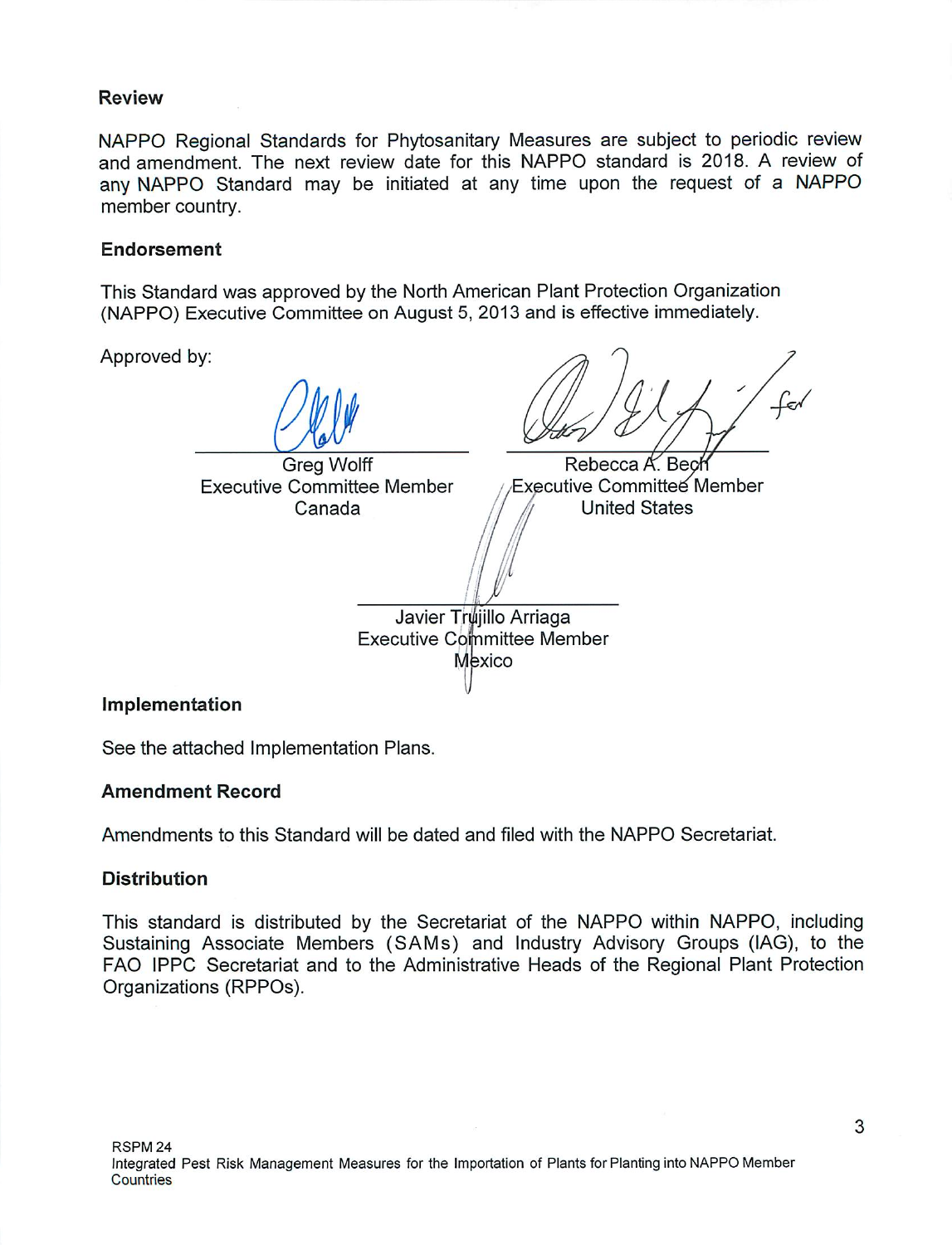### **Scope**

This Standard describes the essential elements required for integrated pest risk management measures associated with the importation of plants for planting by the member countries.

The broad objectives of this standard are to:

- Prevent the introduction and spread of quarantine pests associated with plants for planting imported into NAPPO countries;
- Significantly reduce the risk from other pests that may be associated with plants for planting imported into NAPPO countries;
- Facilitate equitable and orderly trade into and within the NAPPO region, utilizing to the extent possible, best production/management practices.

This Standard is intended as a reference standard and may be used as the basis for more specific commodity standards and/or as the basis for bilateral agreements. This Standard is not intended to supersede any existing NAPPO commodity standard related to the importation of plants for planting.

This standard complements and is consistent with ISPM 36: 2012, *Integrated Measures for Plants for Planting.*

Plants as pests (weeds, invasive species) are not within the scope of this standard.

### **References**

ISPM 1. 2006. *Phytosanitary principles for the protection of plants and the application of phytosanitary measures in international trade.* Rome, IPPC*,* FAO.

ISPM 2. 2007. *Framework for pest risk analysis.* Rome, IPPC, FAO.

ISPM 4. 1995. *Requirements for the establishment of pest free areas*. Rome, IPPC, FAO.

- ISPM 5. (Updated annually). *Glossary of phytosanitary terms*. Rome, IPPC, FAO.
- ISPM 6. 1997. *Guidelines for surveillance.* Rome, IPPC, FAO.
- ISPM 7. 2011. *Phytosanitary certification system.* Rome, IPPC, FAO.

ISPM 8. 1998. *Determination of pest status in an area*. Rome, IPPC, FAO.

ISPM 11. 2013. *Pest risk analysis for quarantine pests*. Rome, IPPC, FAO.

ISPM 12. 2011. *Phytosanitary certificates.* Rome, IPPC, FAO.

ISPM 14. 2002. *The use of integrated measures in a systems approach for pest risk management*. Rome, IPPC, FAO.

ISPM 36. 2012*. Integrated measures for plants for planting*. Rome, IPPC, FAO.

RSPM 5. (Updated annually). *NAPPO glossary of phytosanitary terms*. Ottawa, NAPPO.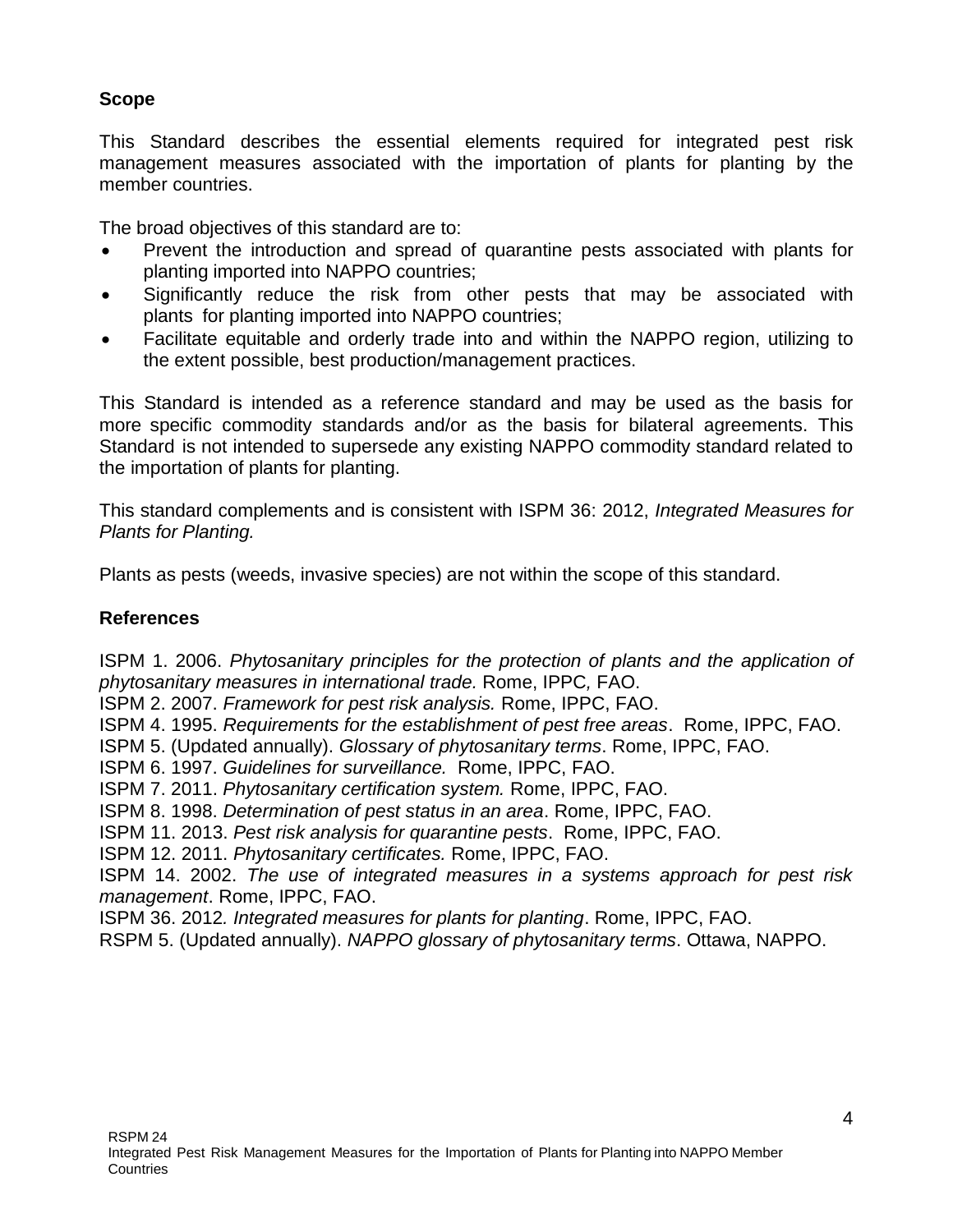### **Definitions, Abbreviations and Acronyms**

Definitions of phytosanitary terms used in the present standard can be found in NAPPO RSPM 5 and in ISPM 5.

### **Background**

Phytosanitary measures are applied by North American Plant Protection Organization (NAPPO) member countries to reduce pest risk associated with the importation of plants for planting. In the past, these measures have been based mainly on quarantine restrictions supported by end product inspection and phytosanitary certification. Recent experience demonstrates that these systems may not always be adequate as evidenced by an increasing rate of pest introduction associated with the import of plants for planting. These pests often cause significant economic and environmental damage. The historical background on the reasoning for the establishment of this standard is contained in Appendix 1 (the NAPPO document *Risk and Risk Management Associated with the Importation of Plants for Planting into NAPPO Member Countries: a Concept Paper*).

Historically, most taxa of plants for planting have moved in international trade without the completion of a specific risk analysis. Additionally, the high level of uncertainty about the risk associated with plants for planting and the damage caused by recent introductions of pests warrant a review of available phytosanitary measures. This includes conducting a pest risk analysis (PRA) as the basis for phytosanitary measures and integrated approaches in managing those risks. Giving due consideration to traditional phytosanitary measures to mitigate pest risk, an integrated approach based on best industry practices is the most effective method to reduce the risk of pest introduction while minimizing disruption to international trade in plants for planting. Placing increased emphasis on these practices is intended to reduce the risk of pest introduction without substantially increasing the regulatory burden or disruption to international trade in plants for planting.

Integrated pest risk management measures for plant imports include such elements as identification and management of risk, documentation of production and pest management practices, auditing and reviewing export programs, and managing pest prevalence during the production process. It focuses on the production process in order to provide an alternative to the current approach which relies on final product inspection for phytosanitary certification

#### **1. General Requirements**

#### **1.1 Basis for regulating**

NAPPO member countries recognize that integrated phytosanitary measures including new and existing measures and industry practices should provide a more effective basis for preventing the entry and establishment of pests associated with the movement of plants for planting. This approach is based on the reasoning outlined in Appendix 1 and phytosanitary requirements developed through bilateral agreement between the national plant protection organizations (NPPOs) of importing and exporting countries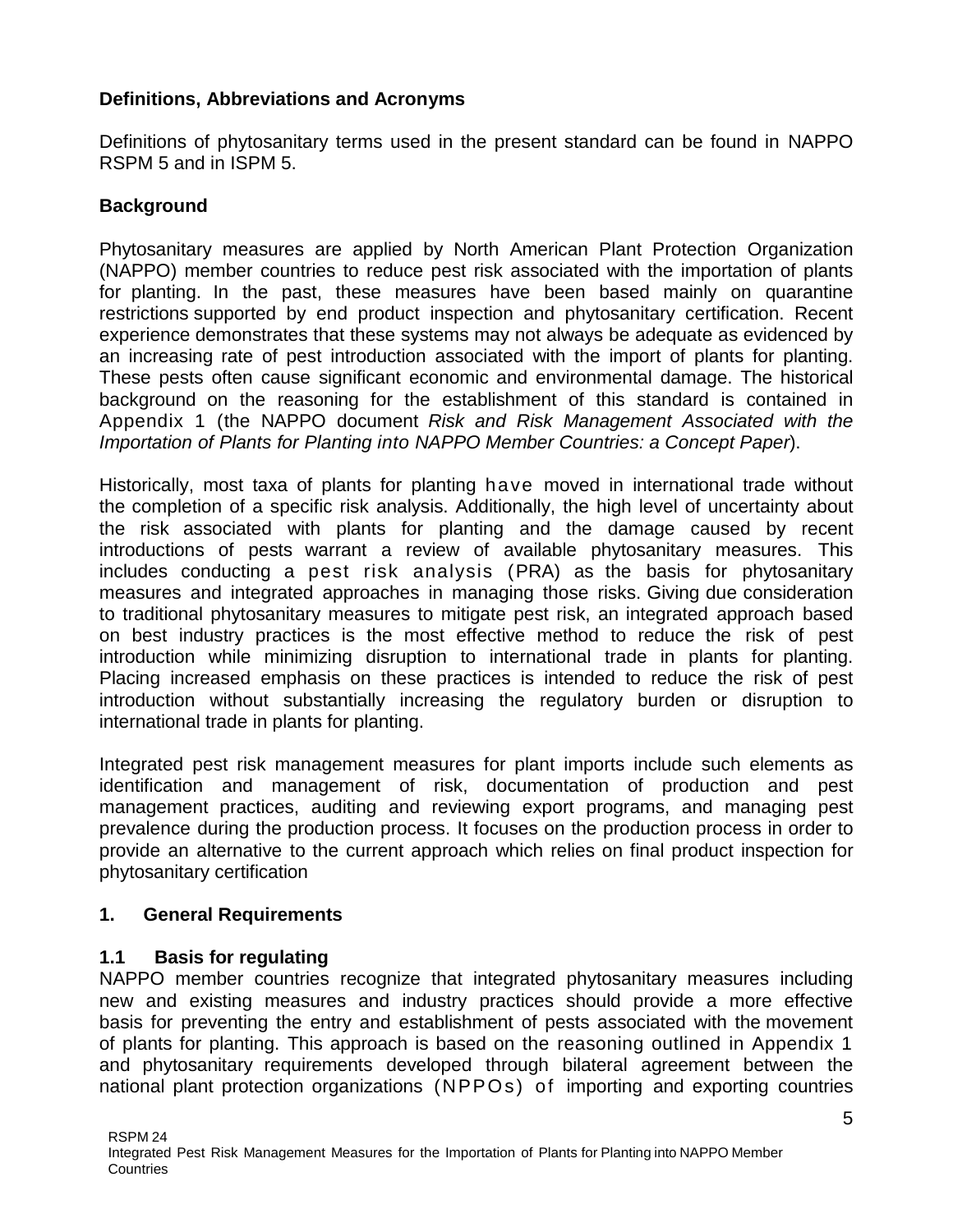with significant participation by the private sector (mainly growers) in determining practical and effective measures.

The strength of phytosanitary measures is based on the results of PRA (as defined in ISPM 2: 2007 and ISPM 11: 2004) or other technical justification, and takes into account industry practices which reduce pest risks to an appropriate level. The phytosanitary measures should be more restrictive for high risk material in a vegetative state (e.g., whole plants, cuttings, budwood; see Appendix 1 for additional detail).

### 1.2 **Integrated pest risk management measures**

Integrated pest risk management measures are composed of multiple measures. These range in complexity and rigor from those that combine independent measures to those that are more complex and precise such as control point systems (see Appendix of ISPM 14: 2002). The application of the control point concept may be particularly useful for the development of integrated measures.

Integrated measures for pest risk management may provide an alternative to single measures such as disinfestation treatments, or replace more restrictive measures such as prohibition. This approach may also be developed to manage pest risk where no single measure is available.

Pest risk management measures should also take into account industry practices which include mechanisms to:

- identify and define appropriate practices;
- estimate the efficacy of specific practices or procedures;
- monitor and manage operations; and
- make measures official (authorized or implemented by the National Plant Protection Organization, NPPO).

### **2. Specific Requirements**

#### 2.1 **Responsibilities of the place of production**

The place of production is responsible for identifying, developing and implementing appropriate procedures that meet the requirements of the NPPOs of both the exporting and the importing countries. Participants in the export program must be approved by the NPPO of the exporting country or its designee. Approval is conferred by the NPPO or its designee after the participant meets the conditions. Approval will be withdrawn if the participant fails to meet the conditions at any time.

All documentation required by this standard is maintained by the exporting place of production and made available to official representatives of the exporting and importing country NPPOs upon request. The place of production must be open to necessary and reasonable audit, monitoring and evaluation of compliance by the NPPO of the exporting country, and when necessary, also by NPPO of the importing country.

The management of the place of production must be fully accountable to the NPPO of the exporting country to ensure compliance with the system. Management must specify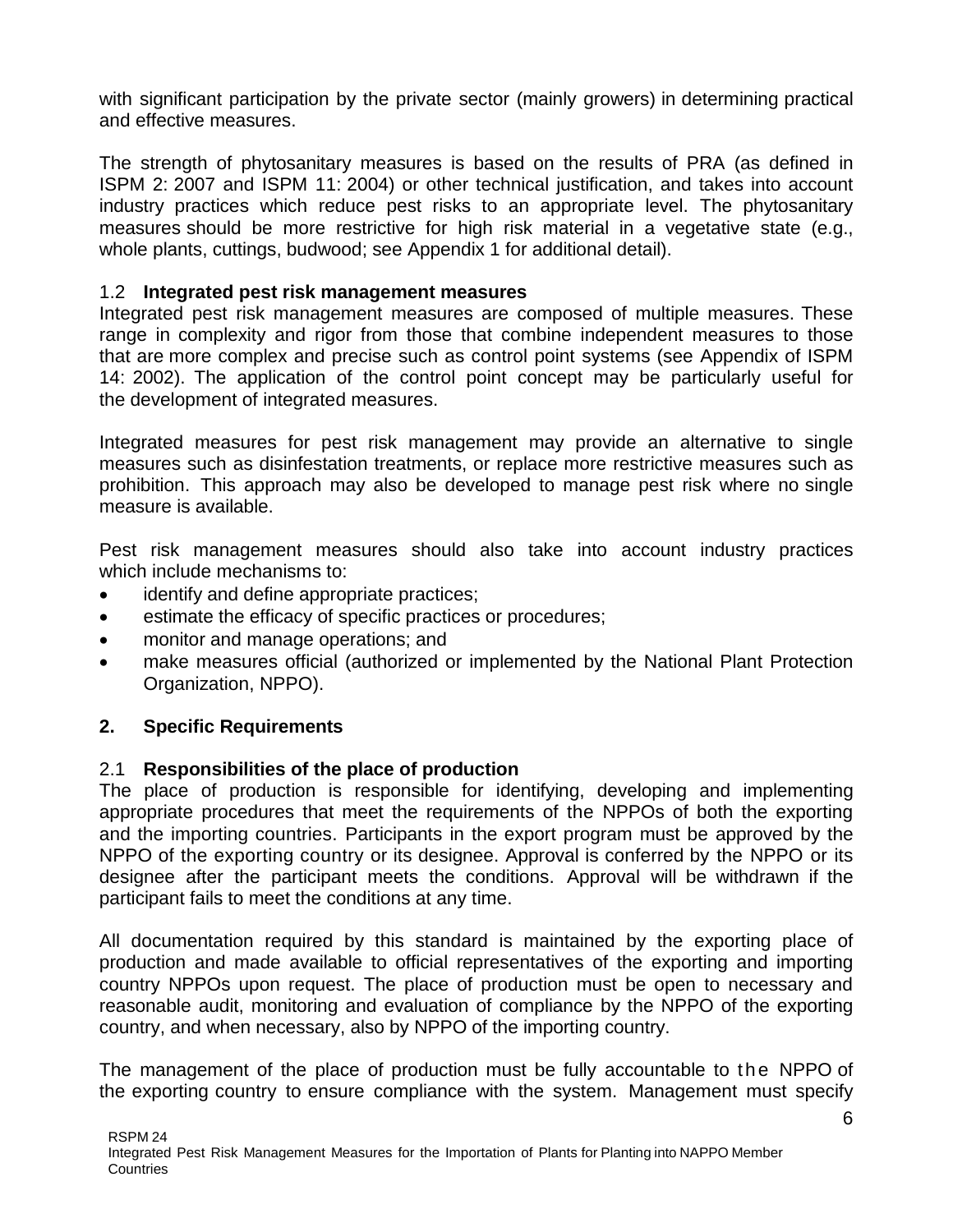the roles and responsibilities of its personnel to perform program activities. The place of production must notify the approving NPPO of deficiencies detected during internal audits.

### 2.1.1 Training

A training program must be established, documented and regularly conducted at the place of production. The training program must ensure that all those involved in the export program possess the specific knowledge related to the relevant components of the program and a general understanding of the requirements.

### 2.1.2 Pest management program

The place of production must develop and implement an approved pest management program that contains ongoing surveillance, and procedures for the containment and control of pests to prevent introduction and spread. The place of production must obtain material used to produce plants for planting from sources approved by the NPPO of the exporting country. All sources of plants for planting and the phytosanitary status of those plants must be well-documented and the program for producing propagative material carefully monitored.

### 2.1.3 Internal audits

The place of production must perform, or designate parties to perform internal audits that ensure that a NPPO approved and documented plan is being followed and is achieving the appropriate level of pest management.

#### 2.1.4 Traceability

The place of production must implement a procedure approved by the NPPO of the exporting country or its designee that documents and identifies plants from propagation through harvest and sale to ensure that plants can be traced forward and back. The system must at least account for:

- the origin of mother stock;
- the year of propagation;
- the place of production;
- geographic location of the field of production;
- location of plants for planting within the place of production;
- the genus; species; variety; hybrid, origin, and
- the purchaser's identity

### 2.1.5 Documentation of program procedures

A place of production must develop a manual that guides its operation and which includes the following components:

- Administrative procedures (including roles and responsibilities, training procedures);
- pest management plan;
- place of production internal audit procedures;
- management of non-compliant product or procedures;
- traceability procedures;
- record-keeping systems;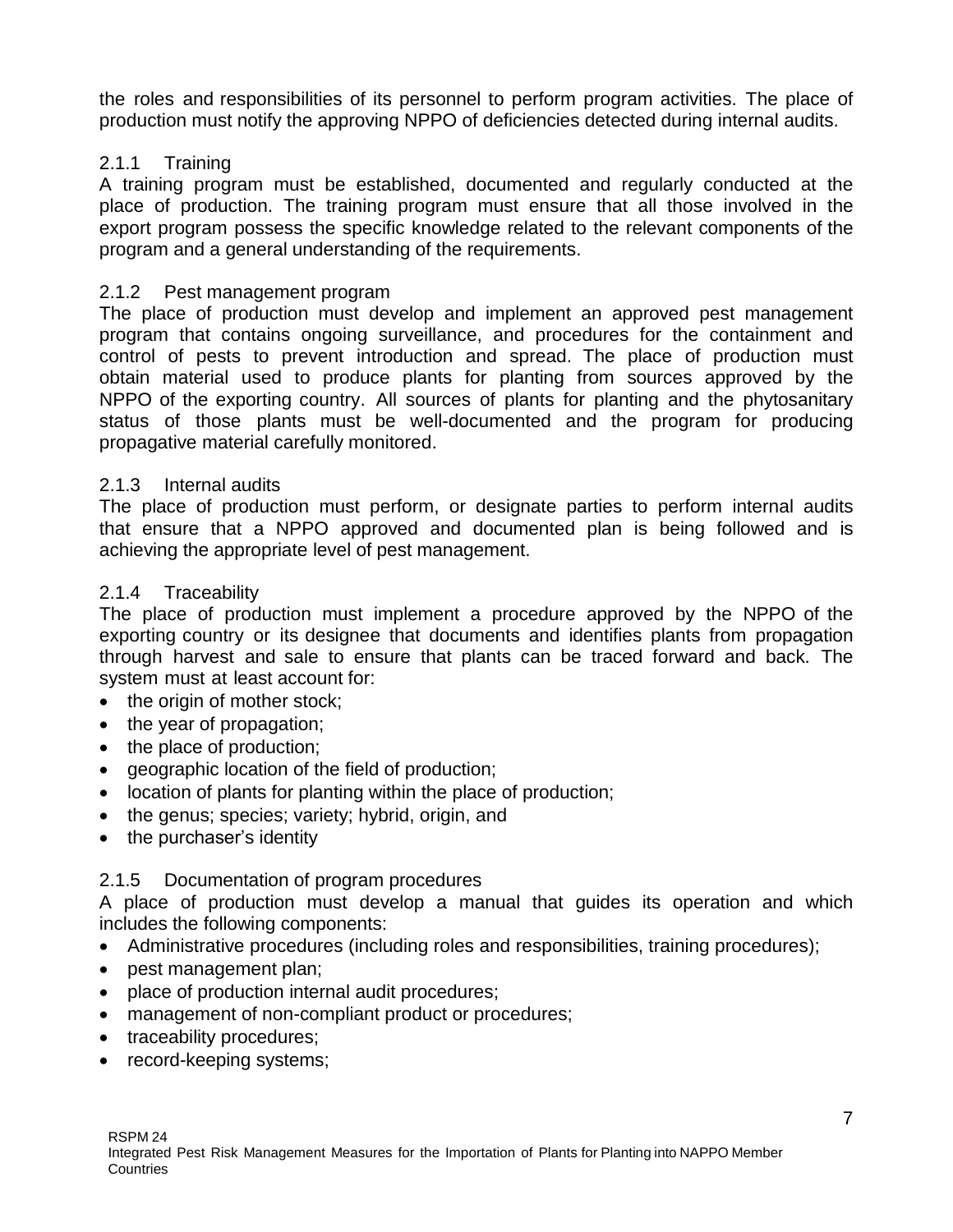### 2.1.6 Records

A place of production must maintain records on its premises as specified by the NPPO of the exporting country. These records must be made available to auditors for either NPPO upon request. These documents include all the elements described herein and copies of all external audit documents/reports.

### **2.2 Responsibilities of the NPPOs**

The NPPOs of the importing and exporting countries are responsible for collaborating to establish program requirements, including regulations, workplans and compliance agreements as necessary for recognizing and implementing particular import programs. Technically justified modifications to the program may be negotiated.

The administration of program requirements should include such elements as clarification of terminology, testing and re-testing requirements, eligibility, the nomenclature of certification levels, horticultural management, isolation and sanitation requirements, inspection, documentation, identification and labeling, quality assurance, non-compliance and remedial measures, and criteria for post-entry quarantine. The criteria for approving, suspending, removing, and reinstating approval for a particular program should be jointly developed and agreed upon by the NPPOs.

Information is exchanged by the NPPOs through officially designated contact points in each country.

### 2.2.1 NPPO of the importing country

The NPPO of the importing country is responsible for setting technically justified import requirements and providing specific information and program requirements, including:

- identifying eligible and ineligible plant taxa;
- identifying pests of concern including approved inspection or testing methods;
- specifying the appropriate level of phytosanitary protection;
- describing types and level of assurance required (e.g. elements of certification);
- identifying points requiring verification.

The NPPO of the importing country, in consultation with the NPPO of the exporting country where appropriate, selects the least trade-restrictive measures. The NPPO of the importing country also monitors programs and performs audit inspections, including testing samples for the presence of regulated pests and verifying that procedures follow agreed guidelines.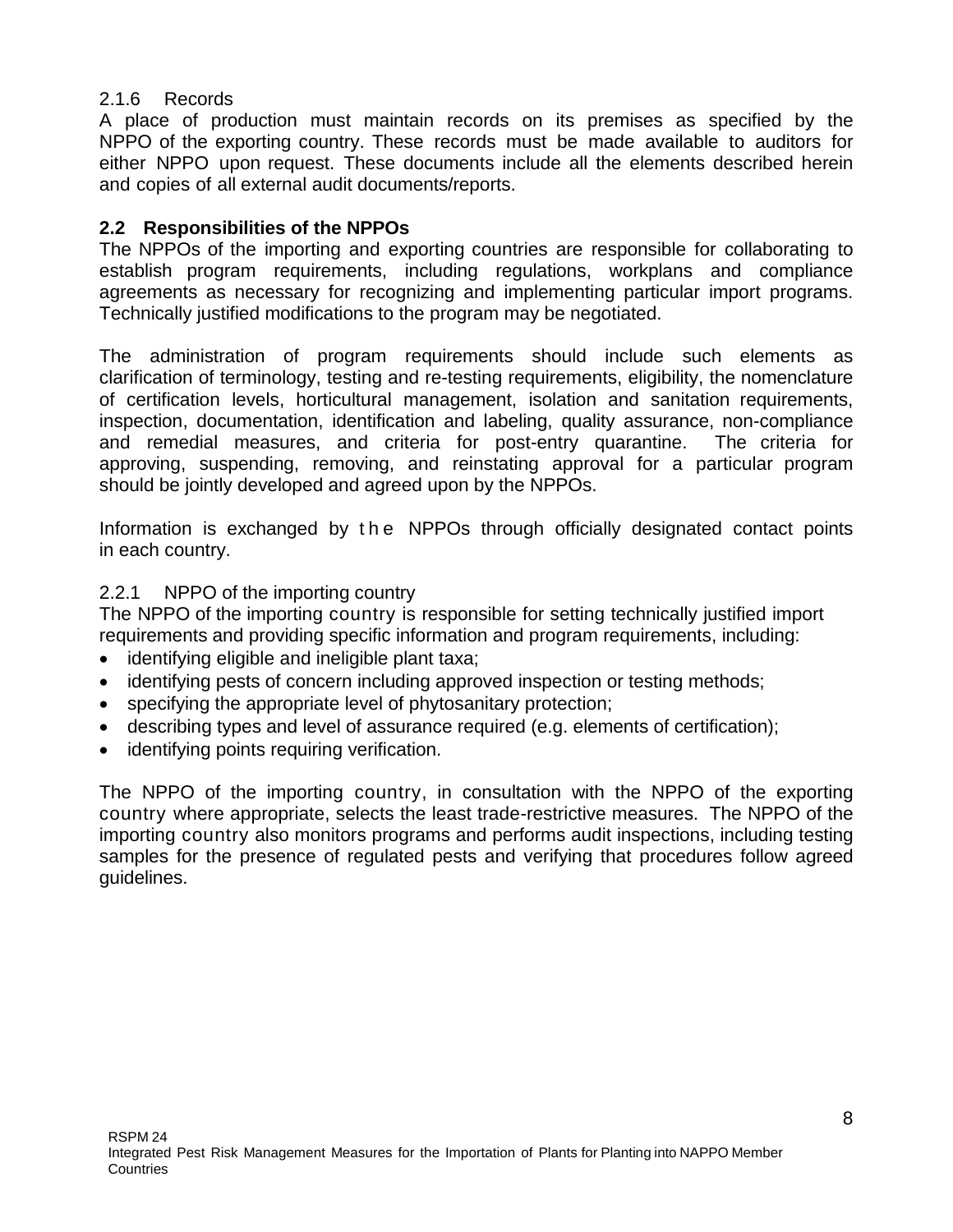Other responsibilities and activities of the NPPO of the importing country include:

- communicating requirements:
- establishing permit requirements and issuing permits;
- proposing improvements or alternative options;
- specifying actions to be taken as the result of non-compliance;
- notifying the NPPO of the exporting country of non-compliance;
- providing feedback on the results of monitoring and audit to the NPPO of the exporting country.

The NPPO of the importing country is also responsible for the implementation of any agreed measures in its country.

### 2.2.2 NPPO of the exporting country

The NPPO of the exporting country should provide sufficient information to the NPPO of the importing country to support the evaluation and acceptance of export programs. This may include:

- specific identification of the commodity, place of production, and expected volume and frequency of shipments;
- relevant production, harvest, packing/handling, and transport details;
- the pest-host relationship;
- pest prevalence and distribution:
- risk management measures proposed for a pest management program, and relevant efficacy data.

A phytosanitary certificate or an equivalent official document should be issued by the NPPO of the exporting country when consignments meet the requirements of the NPPO of the importing country. An import permit may also be required.

Other responsibilities of the NPPO of the exporting country include:

- establishing and maintaining compliance agreements as necessary;
- oversight and enforcement of program provisions;
- arrangements for monitoring and audit;
- maintaining appropriate records.

The NPPO of the exporting country should notify the NPPO of the importing country of non-compliance within the integrity of the system or non-compliance by a place of production that affects the phytosanitary integrity of the commodity. The requirements for notification should be determined by bilateral arrangement.

**2.3 Responsibilities of those purchasing plants for planting for export** (plant brokers) Entities that purchase or take possession of plants for planting from an approved place of production for the purpose of exporting those plants without further growing beyond maintaining the plants until export are referred to in this standard as plant brokers. Plants may be held or stored without further growing provided that their phytosanitary security and integrity is maintained (e.g., dormant material held in cold storage or holding plants for the time period required to accumulate plants prior to export). Brokers must be approved by the NPPO of the exporting country or its designee. Approval is conferred by the NPPO or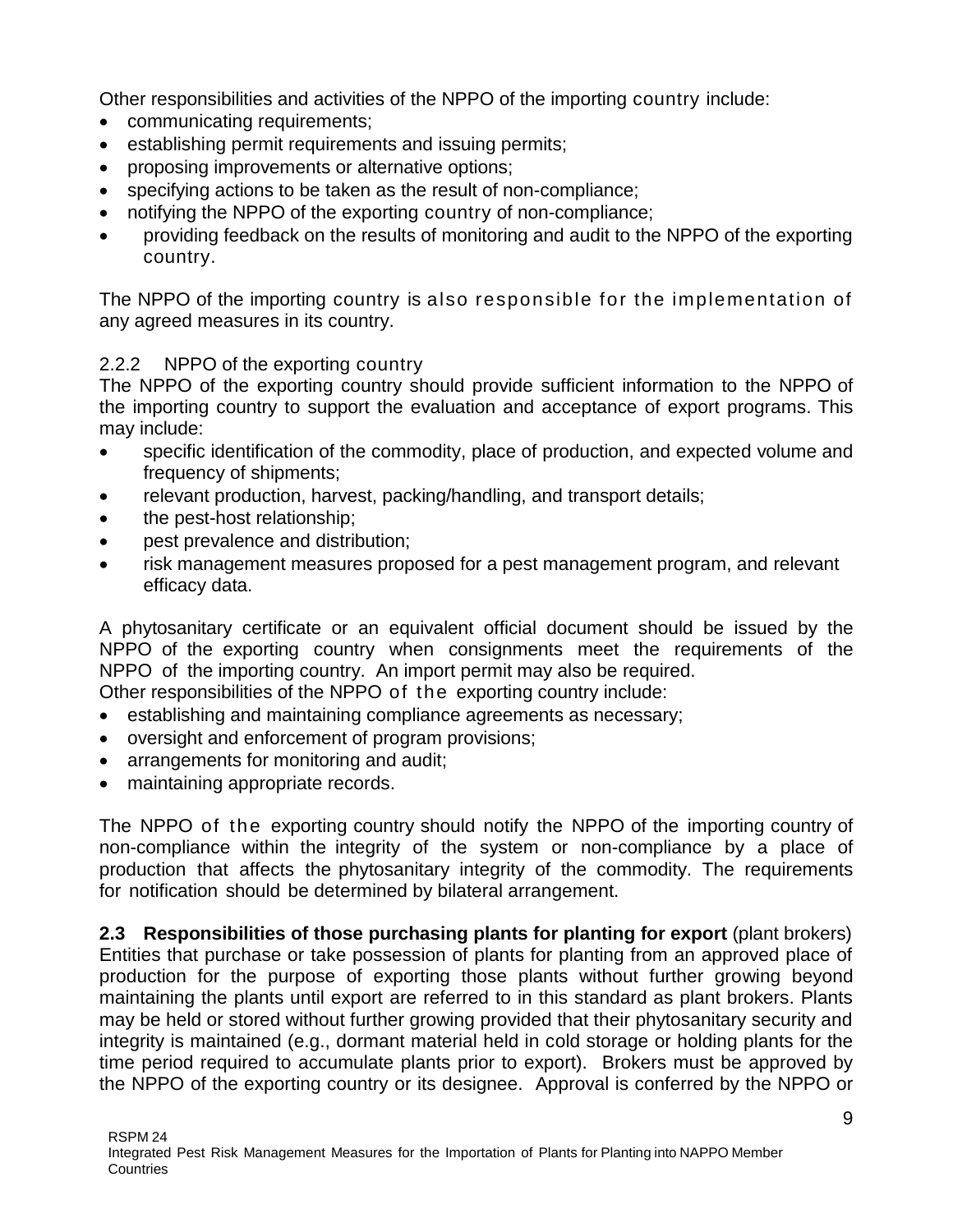its designee after the participant meets the conditions of this section.

To maintain certification that a consignment of plants was produced under an approved integrated system, plant brokers must:

- Ensure the traceability of export consignments to an approved place of production. As defined in ISPM 7: 2011, "consignments and their certification should be traceable as appropriate through all stages of production, handling and transport to the point of export". This element is critical for instances where brokers purchase plants without taking possession of them;
- Maintain the phytosanitary status of the plants in a manner equivalent to an approved place of production from purchase, storage and transportation to the export destination;
- "Ensure the phytosanitary security of consignments is maintained prior to export by maintaining the composition of consignments (avoiding substitution; i.e., "commingling") and preventing reinfestation (see ISPM 1: 2006,Section 2.9); and
- Document these processes for verifying status and maintaining traceability in a manner sufficient for auditing by the NPPOs.

Approval will be withdrawn if the participant fails to meet these conditions at any time.

Approval may be reinstated upon determination by the NPPO that corrective measures have been successfully completed.

### **2.4 External Audits**

The requirements for auditing should be agreed to bilaterally.

#### 2.4.1 Auditing by the NPPO of the importing country

The NPPO of the importing country should evaluate the integrated pest management measures of the NPPO of the exporting country before acceptance. This could consist of documentation review, site visits, and inspection and testing of plants produced under the system. Following approval, the NPPO of the importing country or its designee should monitor and periodically audit the system to ensure that it continues to meet the stated objectives. Audits should include inspection of imported plants for planting, site visits and review of the integrated pest management measures of the NPPO of the exporting country and internal audit processes.

### 2.4.2 Auditing by the NPPO of the exporting country

The NPPO should arrange for audits of the exporting system. Audits should verify:

- that program participants are complying with the specified standards;
- that the integrated pest management measures continue to meet the requirements of the importing country and/or bilateral arrangements, and;
- that arrangements with designees are complied with.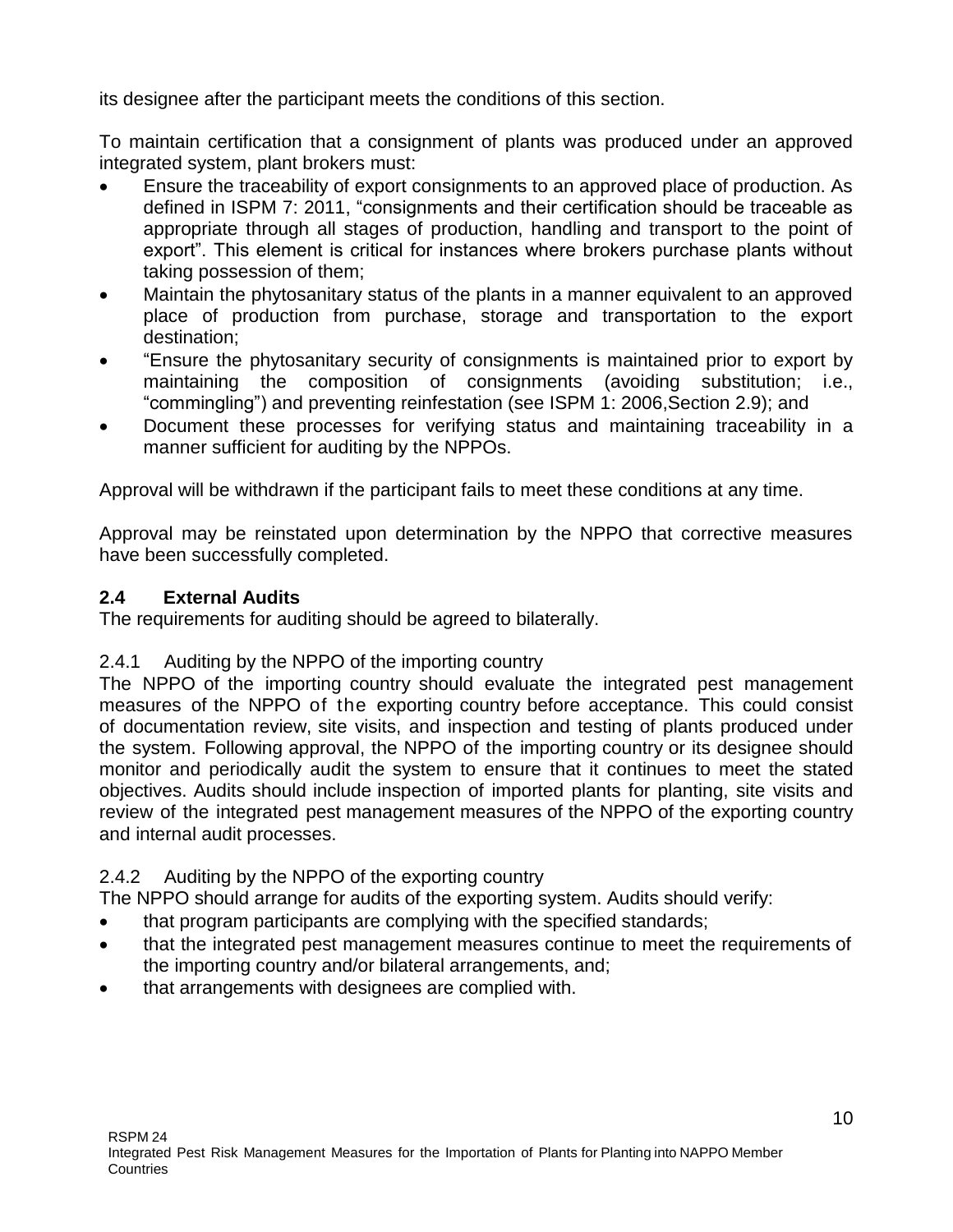Audits may be conducted by NPPOs or their designees and may consist of inspection or testing of plants for planting and the revision of documentation and management practices as they relate to the program.

#### **3. Non-compliance**

As defined in ISPM 13: 2001, "countries may agree bilaterally on what instances of non- compliance are considered significant…." For example, the detection of regulated pests, deficiencies in documentation, failures to maintain traceability of plants, etc., may indicate that the integrity of the system is compromised. NPPOs should consider that the detection of other organisms may require further investigation to determine if noncompliance exists.

Regulatory responses to program failures should be based on existing bilateral agreements. Contingency plans may be established in advance to ensure that alternative measures are available in the event that all or part of a program fails.

The NPPO of the importing country should specify the consequences of non-compliance to the NPPO of the exporting country. The NPPO of the exporting country should i n tu rn specify the consequences of non- compliance to the participants in the program. These may vary depending on the nature and severity of the infraction. In addition, remedial measures should be specified to enable a suspended or de-certified place of production or plant broker to become eligible for reinstatement or re-certification.

Places of production or plant brokers that do not meet the conditions of the program should be suspended. Plants for planting must not be exported from a place of production or a plant broker that has failed to meet the program requirements.

The effectiveness of remedial measures taken must be verified before reinstatement to the program by the exporting NPPO, and where appropriate, by the NPPO of importing country.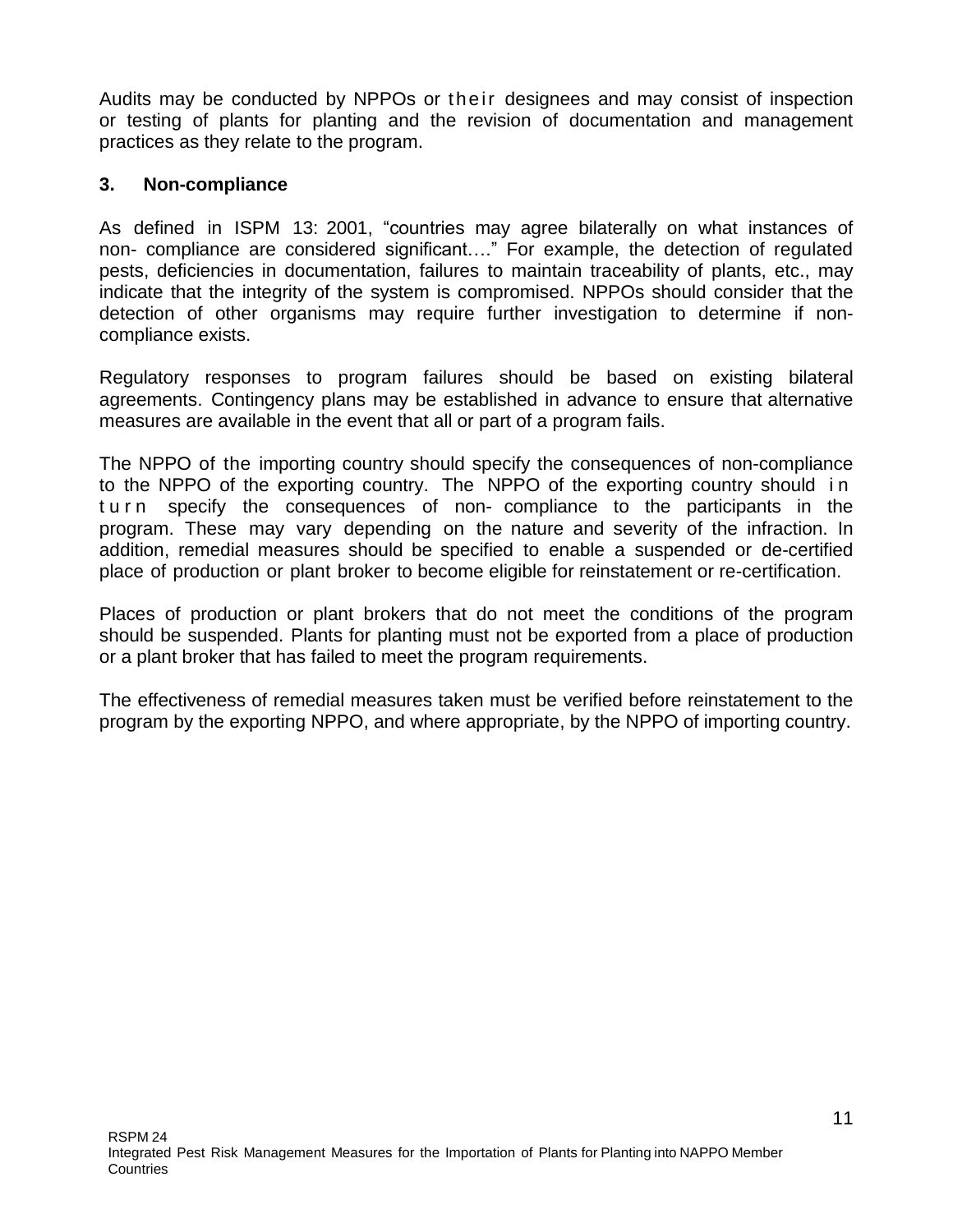This appendix was adopted by the NAPPO Executive Committee on August 5, 2013. The appendix is for reference purposes only and is not a prescriptive part of the standard.

#### **Appendix 1: Risk and Risk management Associated with the Importation of Plants for Planting into NAPPO Member Countries**

#### **A Concept Paper** Prepared by the NAPPO Plants for Planting Panel *August 3, 2004*

#### **Issue**

Current phytosanitary measures controlling the importation of plants for planting into North American Plant Protection Organization (NAPPO) member countries do not adequately prevent the introduction of plant pests.

#### **Introduction and Scope**

Although various quarantine control measures are employed by regulatory agencies to identify plant pest risks and employ mitigation measures, the historical importation of plants for planting into NAPPO countries has nevertheless seen the introduction of new invasive plant pests. Often these pests cause significant economic and environmental damage. The relative impact of these introductions warrants greater attention by regulatory agencies. This paper reviews many of these reported cases, the impacts of such introductions, the current phytosanitary measures employed at mitigating these introductions and presents options for improving risk management measures. The paper also provides recommendations for the development of a standard for controlling the international movement of plants for planting.

#### **Definitions**

Definitions of phytosanitary terms used in the present document can be found in ISPM 5 and in RSPM 5.

#### **Background**

Current regulatory controls for the importation of plants for planting into NAPPO member countries have not prevented the entry and in some cases the establishment of many serious economic and environmental pests.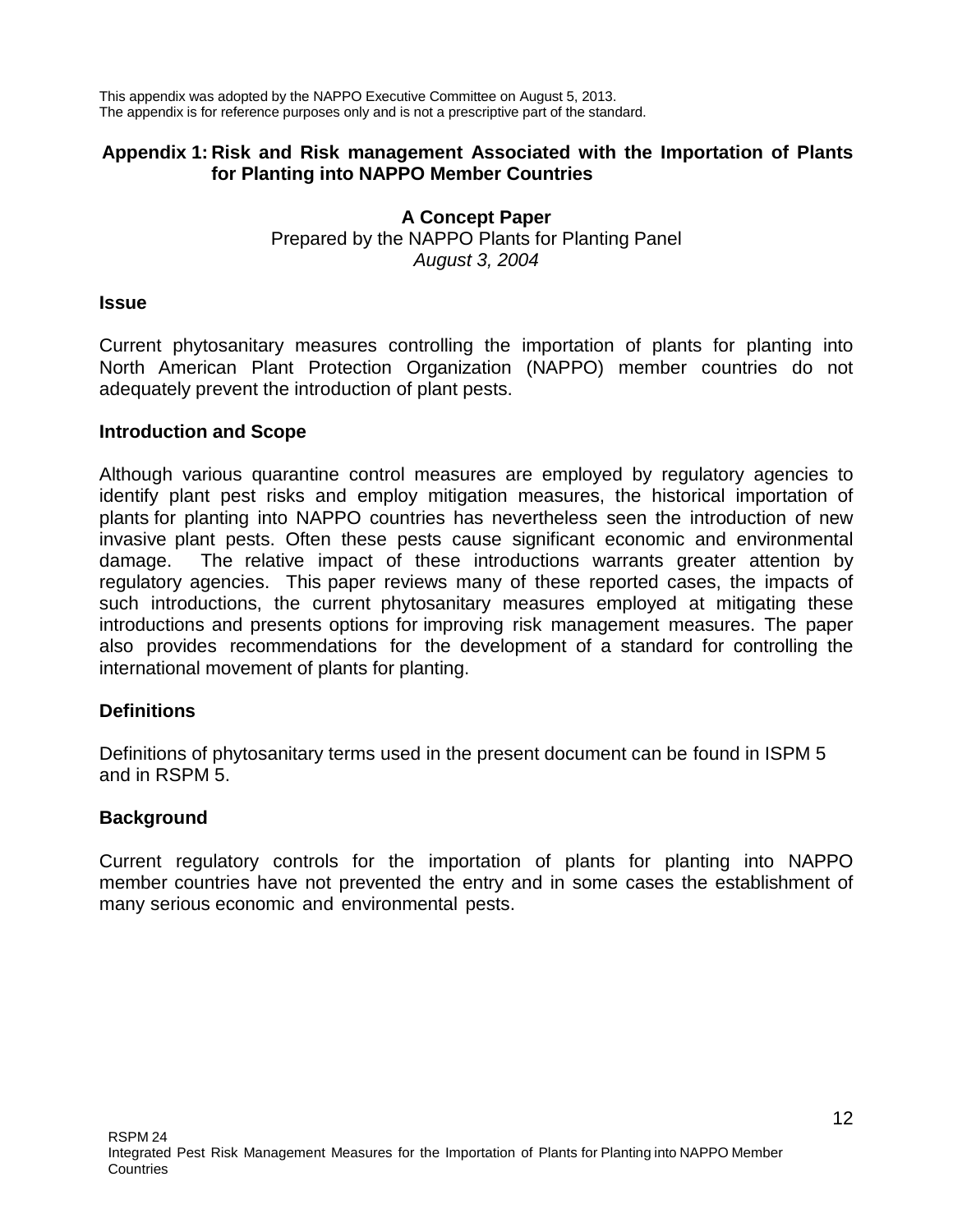Examples of serious pests introduced or likely to have been introduced on plants for planting include:

| Beech scale                | Cryptococcus fagisuga                     |
|----------------------------|-------------------------------------------|
| Citrus long horned beetle  | Anaplophora cinnensis                     |
| Citrus canker              | Xanthomonas axonopodis pv. citri          |
| Day lily rust              | Puccinia haemerocallidis                  |
| Dogwood anthracnose        | Discula destructiva                       |
| European larch canker      | Lachnuellela wilkommi                     |
| Glassy winged sharpshooter | Homalodisca coagulata                     |
| Viburnum leaf beetle       |                                           |
| Pierce's disease           | Xylella fastidosa                         |
| Pink hibiscus mealybug     | Maconellicoccus hirsutus                  |
| Plum pox virus             | Plum pox potyvirus                        |
| <b>Brown Rot</b>           | Ralstonia solanacearum, Race 3 (Biovar 2) |
| Red gum lerp psyllid       | Glycaspis brimblecombei                   |
| Sudden oak death           | Phytophthora ramorum                      |
| Cactus Moth                | Cactoblastis cactorum                     |
| Lobate Lac Scale           | Paratachardina lobata lobata              |
| Devils tearthumb           | Polygonum perfoliatum                     |
| Japanese knotweed          | Polygonum cuspidatum                      |
| Tropical soda apple        | Solanum viarum                            |
|                            | Inula britannica                          |
| <b>Keek</b>                | Rorippa australis                         |

The introductions of the citrus long horned beetle and the bacteria *Ralstonia solanacearum* Race 3 (Biovar 2) represent documented examples of pest incursions to North America associated with the importation of plants for planting.

The citrus long horned beetle was introduced into Tukwilla, Washington in August, 2001, on maple bonsai from Korea. 369 trees had been imported for commercial sale. During a period of post entry quarantine, in which the plants are held at the importer's residence, certification officials observed beetles flying out of the bonsai into surrounding wild lands. At the same time, a second nursery reported collecting the same insect from related imports. Citrus long horned beetle is a serious pest of more than 40 hardwood and fruit trees (including maple, poplar, oak, pear and cherry). To contain the introduction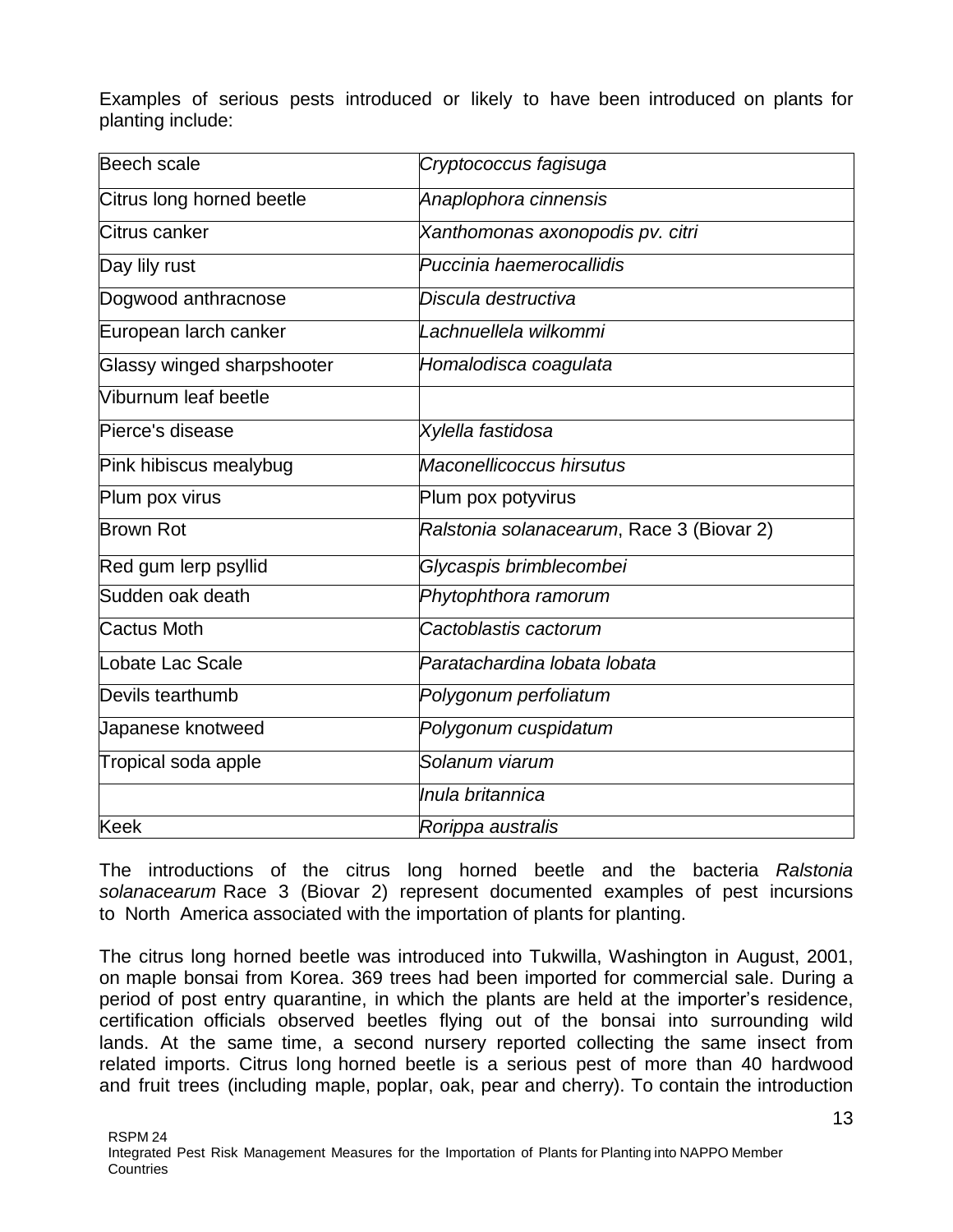of citrus long horned beetle, certification officials removed and replaced about 1000 homeowner and wild trees, with an additional 1500 being treated with a systemic insecticide.

In 2003, *R. solanacearum* Race 3 (Biovar 2) infected geranium cuttings were shipped to North American greenhouses from Kenya, Guatemala and Costa Rica as propagation material. Before the disease was detected, the plants for planting were further distributed to hundreds of United States (U.S.) greenhouses and several Canadian greenhouses. *R. solanacearum* Race 3 (Biovar 2) is a serious pest of potatoes and other solanaceous crops. It also affects other horticultural species. Eradication efforts for the introduction of this bacterium have required expenditure of significant government resources in sampling, testing and the destruction of infected plant material along with economic costs to the horticulture industry estimated to exceed \$5 million USD.

Finally, the glassy winged sharpshooter, an insect vector of the bacteria *Xylella fastidosa*, which causes serious grape and peach diseases, is thought to have been introduced into California as egg masses attached to plant material that was moved from the eastern United States into California. This is also an important means of artificial movement within the state. While this is not a country to country importation issue it demonstrates the movement of a pest on plants for planting.

The direct association of a pest with a particular plant for planting pathway is often difficult to confirm. Often pests are introduced and become established long before detection of the organism can be made. In the case of red gum lerp psyllid (*Glycaspis brimblecombei*), it is believed that plants for planting imported or smuggled into the U.S. in the early 1990's are responsible for outbreaks of the pest in southern California and later in Mexico in the late 1990's. Until 1998, the pest remained undetected until damage to eucalyptus along a freeway in Los Angeles county prompted scientists to examine the cause. Since this time natural spread of the insect has resulted in significant damage to eucalyptus in 25 Mexican states.

The pathogen *Phytophthora ramorum* which causes Sudden Oak Death (SOD) is known to be moved with plants for planting. This was illustrated in 2004 when the pathogen was found on nursery stock distributed to multiple destinations throughout North America from a nursery later found infested. It is known to have spread in Europe via plants for planting. Rhododendron, camellias, viburnum and a growing list of other ornamental and forest plants are known to be hosts. It has since been spread to un-infested locations in North America and Europe numerous times on plants for planting.

*Phytophthora ramorum* exemplifies several difficulties in mitigating risks from pathogens that might move on plants for planting. Only five years after symptoms were noticed on hosts, did scientists determine the causal agent, which was new to science. Nearly a decade after host symptoms were noticed, science has not developed a complete host list.

In many of these cases, a pest may be unobtrusive in its native range, but become a significant threat as a newly introduced organism or when the organism is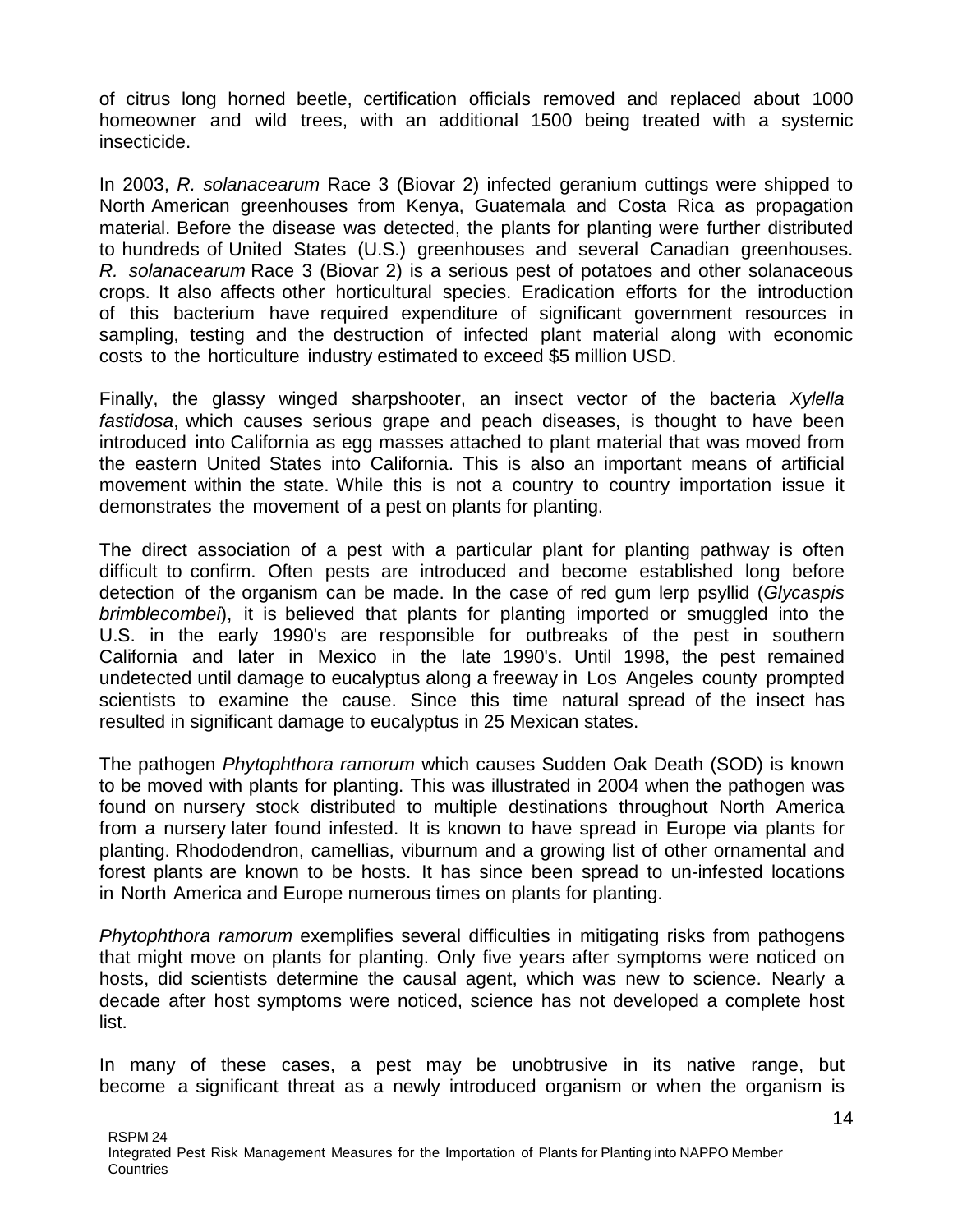provided suitable conditions. As such, often regulators and scientists are unaware of risks associated with the introduction of any new organism. For example, hemlock woolly adelgid (*Adelges tsugae*) was first discovered in the Pacific Northwest in 1924, where its impacts have been very inconsequential. The insect was later found in Virginia in the mid-1950s, and was not recognized as a significant problem till the 1990's, where now the insect is threatening the survival of eastern hemlock in many areas. Since the insect requires live material to enable long distance spread, it is likely the insect was moved to eastern North America on plants for planting.

In many cases, the introduction of new exotic pests necessitates costly eradication programs or results in direct economic impacts to homeowners, the agricultural and forest sectors and environmental losses to North America. For example, the detection of plum pox virus to the eastern United States and Canada in the late 1990's is presumed to be the result of an unapproved importation. Since its introduction both the United States Department of Agriculture and the Canadian Food Inspection Agency have been engaged in a multi-year eradication effort. The direct costs for the eradication effort in Canada are \$139 million dollars Canadian from 2000 through 2004. The direct costs for the eradication effort in United States are \$39.5 million dollars US from 1999 through 2004.

The plum pox virus situation may represent the result of a classic case of smuggling. Although this paper does not evaluate options for the control of smuggling, this one situation clearly demonstrates the potential impacts of pests moving with plants for planting.

Trade in plants for planting in the three NAPPO member countries continues to increase, driven by increasing world trade in general, changes in production practices and the pursuit of new, exciting horticultural opportunities and consumer demand. There is also an increase in trade between NAPPO countries and non-traditional markets, for which the status of pests native to these areas is not well understood. Changes in the production practices also favor the introduction of new pest organisms by producing large numbers of plants for planting, e.g. geraniums, tropical foliage and poinsettias in off shore facilities for importation and final grow out in NAPPO countries.

It is also important to note that currently a low percentage of imported plants are being inspected. With increasing volumes, inspection resources are being stretched beyond capacity. "US imports of propagative material, unrooted cuttings and slips of plants expanded 500 percent in value from 1992 to 2002."(ERS/USDA FLO-2003).

#### **Current situation**

The current regulatory framework for entry of plants for planting into the NAPPO member countries is broadly *permissive.* Known risks are regulated according to a continuum of strategies ranging from prohibition to visual inspection upon arrival. Unless specific restrictions apply, virtually any type of plant from anywhere in the world is enterable with reliance on visual inspection as the primary mitigation measure. Modern risk analyses have been performed only in limited cases. In short, current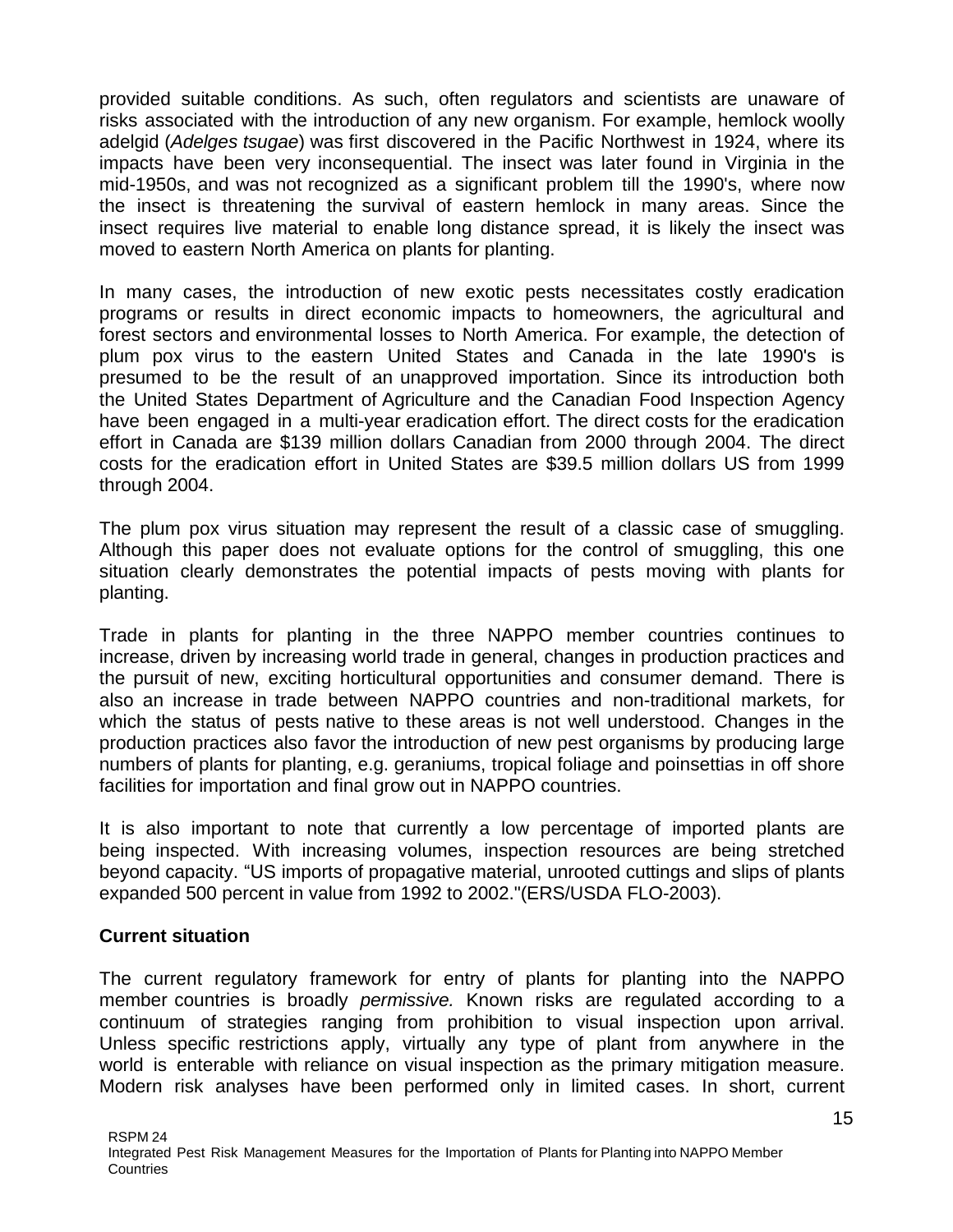regulation of plants for planting is list- dependent, reactive, and heavily based on old information.

By contrast, the regulatory framework employed for fruit and vegetable imports into the NAPPO region is highly *restrictive*; proposed commodity imports from a specific country are subject to risk assessment and mitigation as a precondition for entry. While some believe this approach should be taken with plants for planting, there are practical limitations to conducting thorough risk analyses for the thousands of genera and species that may be moved internationally. In an attempt to balance pest risk concerns and resource limitations, Canada recently initiated efforts to require risk analysis for plant for planting imports involving either new plant types, or new places of origin for plant types that have a history of entry into the country.

The consequences of pest introduction may vary depending on the resource at risk. Although pest risk assessments should consider all resources at risk, regulatory responses seldom distinguish between short and long-term resources and may not provide adequate protection.

Most plant for planting imports enter the three NAPPO countries based on either preentry visual inspection by foreign certification officials or by the certification officials of the NAPPO country posted overseas, sometimes followed by visual inspection of the import at the time of entry. The number of plant species prohibited from entry or those required to be held in post- entry quarantine by any of the three NAPPO countries is relatively small. In some cases, prior to the approval for entry, the regulatory agency completes a pest risk assessment for the commodity.

These regulatory strategies fail to account for a number of important factors such as:

- 1. Regulatory agencies tend to rely on historically based lists of known quarantine pests.
- 2. Infested plant material can be source of infection indefinitely, and pest detection often occurs long after establishment.
- 3. Most plant material can be imported with only a port of entry inspection.
- 4. Pest risk analyses of imported plants often have a high degree of uncertainty because of the following:
	- uncertain origin of material
	- transhipments
	- mother stock
	- wild collected material
	- pest impact on host and non-host plants
	- pest impact in native environment is an unreliable indicator of behavior in new ecosystems
	- pathogens are often not as well understood as arthropods.
	- many potential quarantine pests are obscure or unknown to science and the regulatory community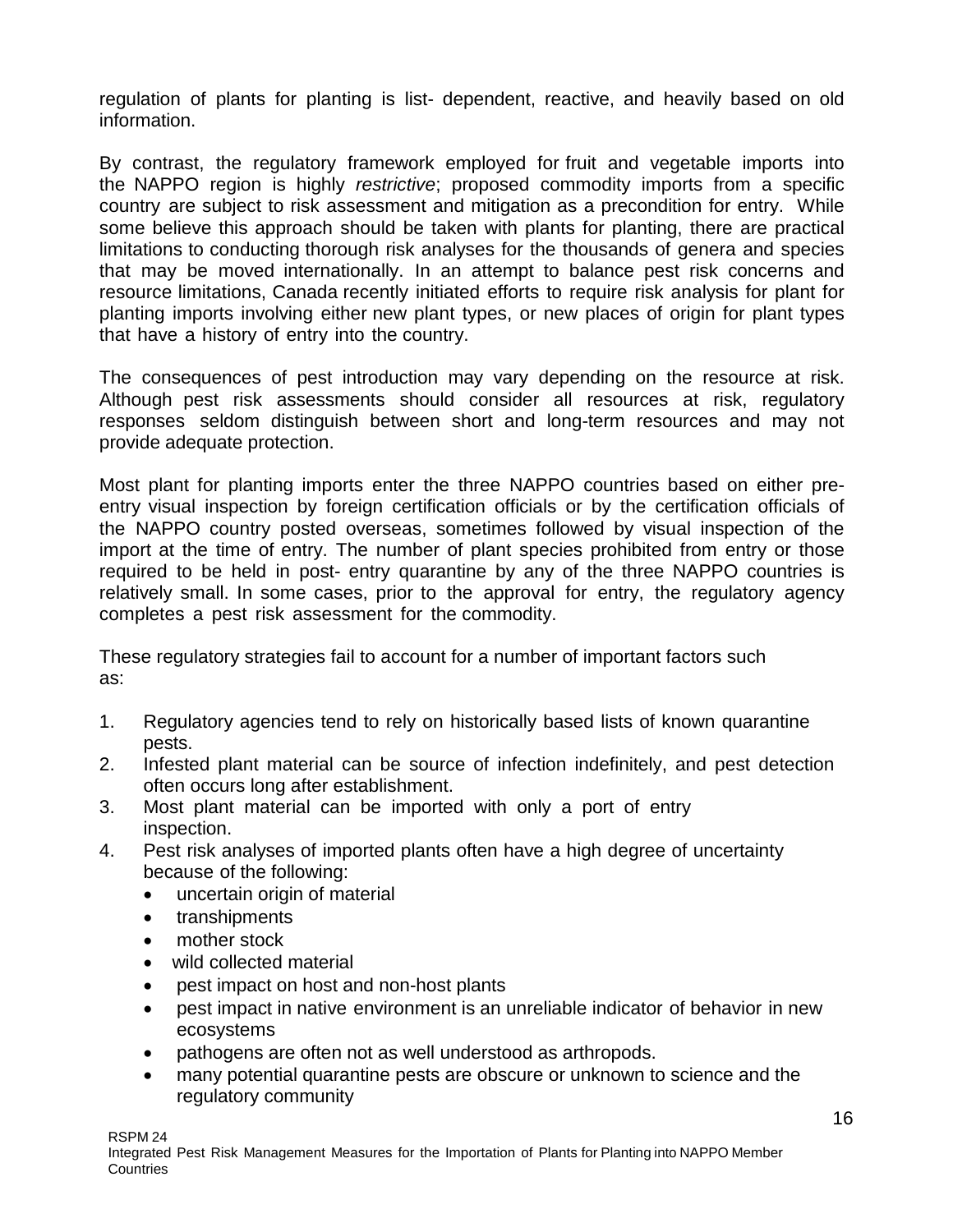- of potential for genetic change or variability in pests or hosts
- increasing trade from non-traditional sources
- 5. Visual inspection at point of entry remains the primary tool of regulatory agencies. However:
	- resources to inspect have not kept pace with the rapidly increasing volume of imports resulting in inspection of a reduced sample size and number.
	- increased difficulty in detecting pathogens, smaller pests and low pest population densities.
	- pesticides may mask pest and disease symptoms
	- disease symptoms may be latent or masked at inspection
	- non-visual detection methods for many plant pests particularly pathogens are not available.
	- variation in inspection intensity between ports of entry because of work load or local policy.
	- type of packaging can influence the rigor of inspection.
- 6. Considerable variation in pest management programs exists among export producers, from wild plant collectors to commercial entities. Best management practices are neither required nor encouraged, but are commonly used by some entities.

The current situation emphasizes import control at the point of entry, thereby placing the economic and environmental burden on the importing country. Exporting producers have lower accountability in meeting phytosanitary import requirements.

### **Risk Management**

Current regulatory measures are insufficient to ensure adequate protection for NAPPO countries in today's trading environment. Regulatory officials, the horticulture industry and the environmental community from the three countries agree that the adoption of more effective phytosanitary measures is needed to prevent the economic and environmental impacts associated with pest introductions on plants for planting.

Pest risk varies depending upon the type of plant for planting being imported, and how it has been produced and transported. For example, seeds or pollen are generally viewed as presenting lower risk, whereas plants with roots, and especially plants established in growing media, are viewed as high risk, given that they can be associated with a broad array of pests linked to the vegetative parts of the plant, and inspection may be more difficult. Commercial production systems with comprehensive pest management programs may reduce pest risk.

Appropriate risk management options must be developed for each of the various types of material that may be imported. Mitigation options may incorporate an array of regulatory strategies such as commercial production and handling systems approaches, new or improved treatment technologies, improved detection techniques, diagnostic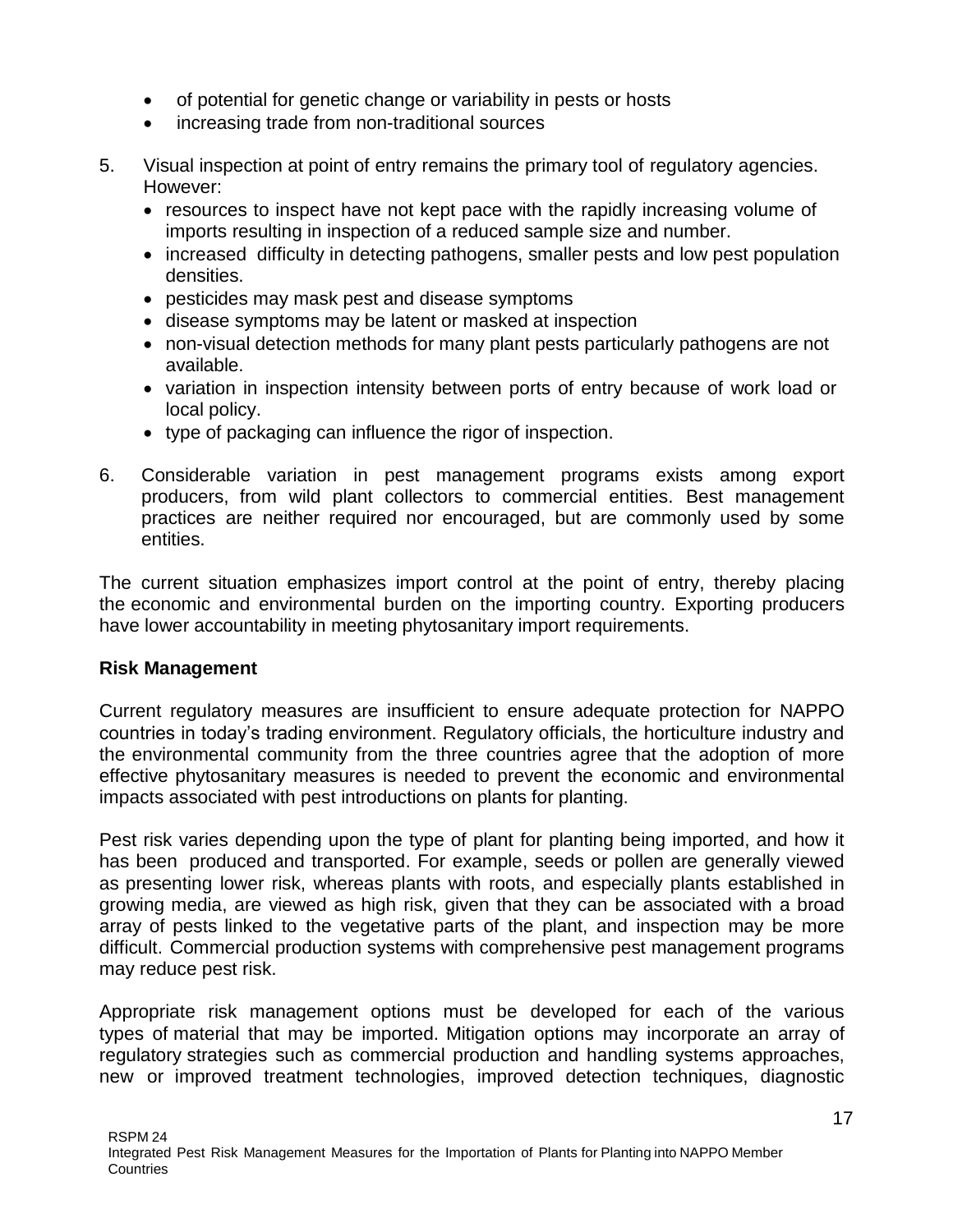testing and sampling, and post-entry quarantine.

### **Conclusion**

There are significant environmental and economic risks associated with current practices and safeguards for the international movement of plants for planting.

The following are general recommendations for improving phytosanitary measures that would reduce the risk of pest entry:

- 1. Enhance and harmonize regulatory philosophy for the importation of plants for planting into NAPPO member countries
- 2. Enhance and harmonize plant pest detection and management techniques to reduce the risk of pest and subsequent movement among NAPPO member countries.
- 3. Regulatory agencies should adopt measures that ensure plants for planting are grown, commercialized, and transported internationally in a manner that reduces pest risks to agriculture, forestry and the environment to an acceptable level.
- 4. Shift mitigation measures from primary reliance on visual inspection and sampling to comprehensive production systems controls at origin.
- 5. Improve and harmonize pest risk assessments for taxa from new sources and for new taxa before importation is permitted.
- 6. Encourage the development of regional and international standards for these recommendations.

### **Recommendation**

NAPPO should establish standards for managing the pest risks associated with the importation of the broad range of plants for planting based on a systems approach taking into consideration the guidelines described in ISPM 14: 2002 and concep*t*s drawn from ISPM 10: 1999. The key elements should include:

- 1. Commitment by producers and the NPPO in the exporting country to develop and meet appropriate certification standards.
- 2. Training and certification of staff within a producing facility to meet the requirements of the certification standard.
- 3. Ongoing pest management within facilities to meet good management practices and quarantine pest freedom.
- 4. Documentation that verifies that the system is operating in a compliant manner.
- 5. Ongoing oversight of the production process to ensure compliance with the NAPPO standard both internally by the producer and externally by NPPO's involved with the system.
- 6. Verification by the NPPO of importing country that the product meets the approved certification standard.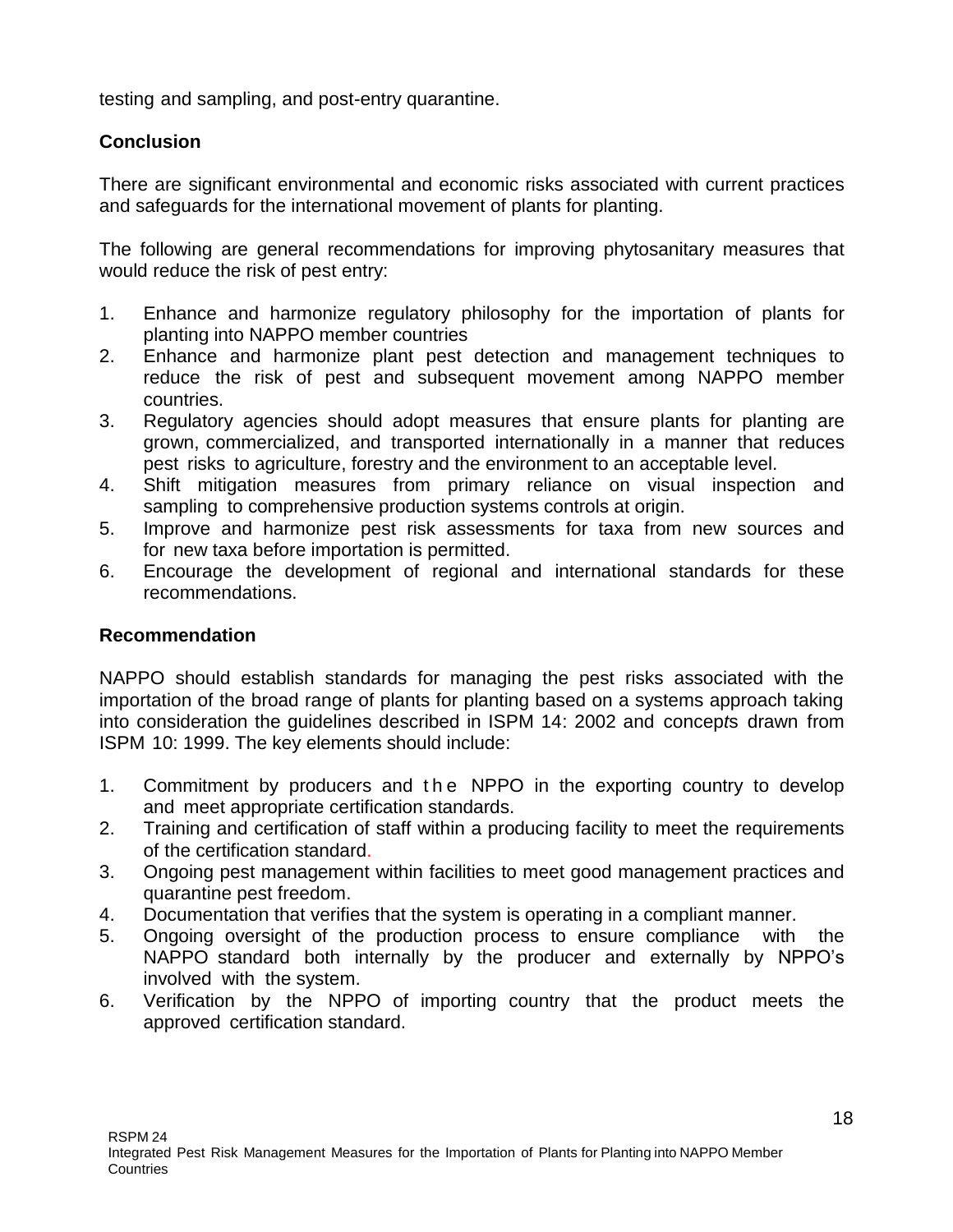There are many possible pathways and levels of pest risk within the broad category of plants for planting, depending on plant taxon and type of plant material (e.g. seeds, whole plants, cuttings, bulbs, tubers, budwood, germplasm, etc.). However, one of the highest risk pathways that needs to be addressed first is plants for planting that are moved into NAPPO member countries in a vegetative state (e.g., whole plants, cuttings, budwood, etc.) in the ornamental and horticultural trade.

| <b>Analysis of Regulatory Options</b> |                                                                                                                                                                                                                                                                                                                                                                                                                                                                                                                                 |                                                                                                                                                                                                                                                                                                                                                                                                                                                                                                                                                             |  |
|---------------------------------------|---------------------------------------------------------------------------------------------------------------------------------------------------------------------------------------------------------------------------------------------------------------------------------------------------------------------------------------------------------------------------------------------------------------------------------------------------------------------------------------------------------------------------------|-------------------------------------------------------------------------------------------------------------------------------------------------------------------------------------------------------------------------------------------------------------------------------------------------------------------------------------------------------------------------------------------------------------------------------------------------------------------------------------------------------------------------------------------------------------|--|
| <b>Option</b>                         | <b>Pros</b>                                                                                                                                                                                                                                                                                                                                                                                                                                                                                                                     | <b>Cons</b>                                                                                                                                                                                                                                                                                                                                                                                                                                                                                                                                                 |  |
| <b>No restrictions</b>                | Unrestricted importationof all<br>$\bullet$<br>genera/varieties/cultivars/hybri<br>ds<br>Ease in implementing<br>$\bullet$<br>following legislative changes<br>Least restrictive to trade                                                                                                                                                                                                                                                                                                                                       | Potentially catastrophic impact on<br>plant health<br>(e.g. chestnut blight, Dutch elm<br>disease)<br>Increases in pest introductions<br>$\bullet$<br>Losses of export markets,<br>$\bullet$<br>Losses of native species/bio-<br>$\bullet$<br>diversity<br>Increased cost of production/pest<br>$\bullet$<br>management<br>Reduced agriculture/forestry<br>$\bullet$<br>productivity                                                                                                                                                                        |  |
| <b>Current approach</b>               | Requires<br>major<br>no<br>$\bullet$<br>regulatory<br>changes<br>or<br>regulatory costs<br>Effective in detecting<br>pests<br>$\bullet$<br>that are<br>present<br>in<br>large<br>numbers or visually evident.<br>Prohibition of high value high<br>risk species<br>is<br>generally<br>efficacious<br>mitigating<br>in<br>known risks associated with<br>these imports<br>The same approach is widely<br>$\bullet$<br>used and accepted by most<br>countries.<br>Allows relatively free access<br>to new horticultural materials | Proven high potential for entry of<br>$\bullet$<br>quarantine and regulated non-<br>quarantine pests based on issues<br>of ability to detect, sampling size.<br>Frequent need to carry out<br>$\bullet$<br>eradications or control programs.<br>Loss of export markets associated<br>with pest establishment.<br>Direct productivity losses to<br>producers from pest<br>establishment.<br>Resource intensive for regulators<br>$\bullet$<br>Potentially catastrophic to<br>$\bullet$<br>environment and ecosystems.<br>Decreasingly effective<br>$\bullet$ |  |

An Analysis or Regulatory Options and Management Tools Follows: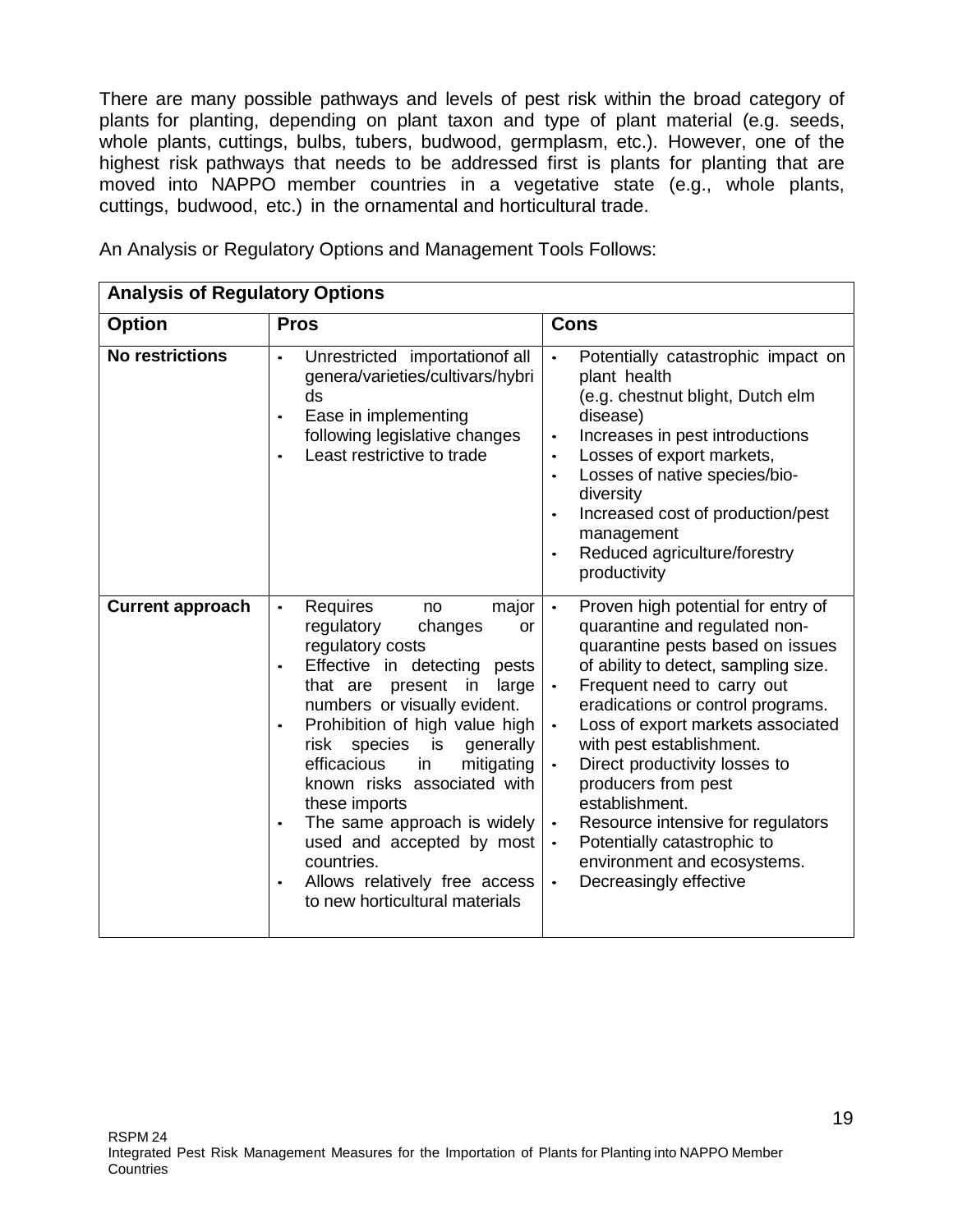| <b>Analysis of Regulatory Options</b>  |                                                                                 |                                                                                                                                                                                                                        |                                                                                                                                                                                                                                                                                                                                                                                                                  |
|----------------------------------------|---------------------------------------------------------------------------------|------------------------------------------------------------------------------------------------------------------------------------------------------------------------------------------------------------------------|------------------------------------------------------------------------------------------------------------------------------------------------------------------------------------------------------------------------------------------------------------------------------------------------------------------------------------------------------------------------------------------------------------------|
| <b>Option</b>                          | <b>Pros</b>                                                                     | Cons                                                                                                                                                                                                                   |                                                                                                                                                                                                                                                                                                                                                                                                                  |
| <b>Modified</b><br>requirements        | <b>Increased inspection</b><br>at port of entry                                 | Improved interception<br>$\bullet$<br>rate<br>Other benefits as<br>indicated above                                                                                                                                     | Increased cost for<br>$\bullet$<br>regulatory<br>agencies<br>Fails to account for<br>$\bullet$<br>difficulties in<br>detection,<br>increasing trade<br>volumes, etc.<br>Trade volumes still<br>affect ability to<br>sample.<br>Inability to detect<br>$\bullet$<br>pests that may not<br>exhibit visual<br>symptoms at the<br>time of shipment<br>(i.e. pathogens)                                               |
| <b>Modified</b><br><b>Requirements</b> | Preclearance (e.g.<br><b>End product</b><br>inspection in<br>exporting country) | Interception of<br>$\bullet$<br>pests at country<br>of origin resulting<br>in reduced risk of<br>introduction of<br>pest in importing<br>country.<br>Better control<br>$\bullet$<br>of the logistics<br>of inspection. | More costly than<br>$\bullet$<br>inspecting at port<br>of entry<br>Risk of re-<br>$\bullet$<br>infestation prior to<br>shipment<br>Fails to account for<br>$\bullet$<br>difficulties in<br>detection.<br>Trade volumes still<br>$\bullet$<br>affect ability to<br>sample.<br>Inability to detect<br>$\bullet$<br>pests that may not<br>exhibit visual<br>symptoms at the<br>time of shipment<br>(i.e. pathogens) |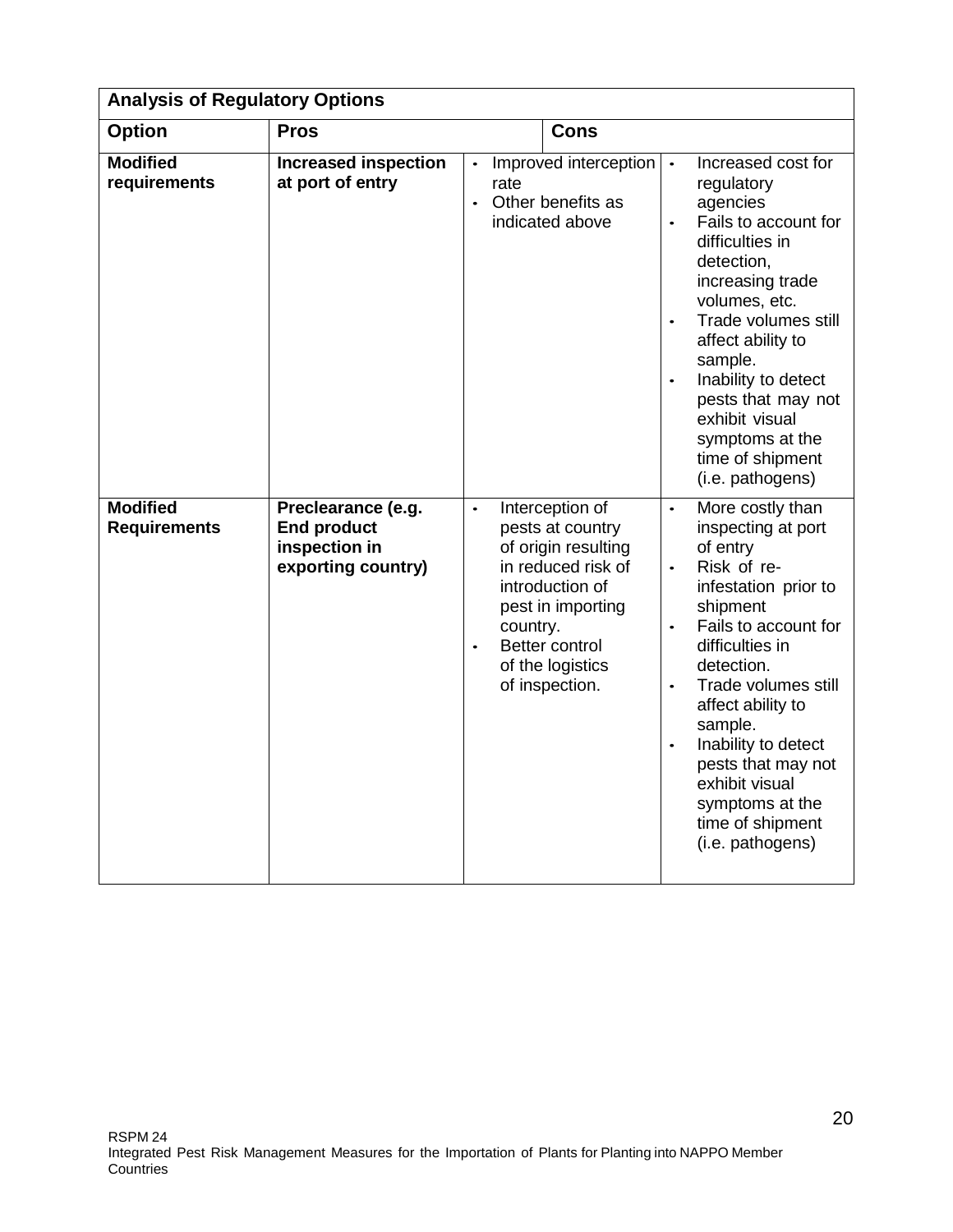| <b>Analysis of Regulatory Options</b>   |                                                                                                                         |                                                                                                                                                                                                                                                                                                                                                                                                                                                                                                                                                                                                                                                       |                                                                                                                                                                                                                                                                                                                                                                                                                                                               |  |  |
|-----------------------------------------|-------------------------------------------------------------------------------------------------------------------------|-------------------------------------------------------------------------------------------------------------------------------------------------------------------------------------------------------------------------------------------------------------------------------------------------------------------------------------------------------------------------------------------------------------------------------------------------------------------------------------------------------------------------------------------------------------------------------------------------------------------------------------------------------|---------------------------------------------------------------------------------------------------------------------------------------------------------------------------------------------------------------------------------------------------------------------------------------------------------------------------------------------------------------------------------------------------------------------------------------------------------------|--|--|
| <b>Modified</b><br><b>Requirements</b>  | <b>Clean stock</b><br>systems<br>approach                                                                               | Experience with<br>$\bullet$<br>systems approaches<br>indicates that these<br>systems favour<br>ongoing pest control<br>at origin.<br>International<br>$\bullet$<br>guidelines exist.<br>Pest<br>$\bullet$<br>management<br>program reduces<br>pest incidences<br>broadly.<br>Year-round pest<br>$\bullet$<br>detection.<br>Higher quality product.<br>Lower regulatory cost.<br>$\bullet$<br>Regulatory actions<br>are taken against<br>specific offending<br>exporters rather than<br>at a country reducing<br>impacts to other<br>producers.<br>Expanding<br>$\bullet$<br>inspection<br>resources by<br>using accredited<br>industry<br>personnel. | High start up (e.g. training)<br>$\bullet$<br>and/or maintenance costs<br>for industry/regulatory<br>agencies.<br>May require significant<br>$\bullet$<br>incentives for countries to<br>establish certification<br>systems.<br>May be perceived as an<br>overly expensive cost of<br>production.<br>Need maintenance of<br>$\bullet$<br>good audit/oversight<br>mechanisms by the<br>NPPOs of the<br>exporting and<br>importing countries.                   |  |  |
| <b>Modified</b><br><b>Requirements:</b> | <b>Allow only</b><br>tissue culture<br>and seed<br>subject to<br>clean stock<br>program and<br>post-entry<br>quarantine | Very low risk.<br>$\bullet$<br>Allows<br>for entry<br>of<br>new<br>genera<br>/varieties/cultivars/<br>hybrids.<br>Lower inspection/pest<br>$\bullet$<br>management costs.<br>Low environmental<br>impact                                                                                                                                                                                                                                                                                                                                                                                                                                              | High maintenance of<br>$\bullet$<br>administrative costs<br>associated with post-entry<br>activities.<br>Lengthy process to get<br>$\bullet$<br>products from import to<br>marketable state.<br>Not suitable for some<br>$\bullet$<br>genera /varieties<br>/cultivars/hybrids, micro-<br>propagation or process of<br>production is not known.<br>Highly restrictive to trade<br>$\bullet$<br>and likely to increase<br>smuggling.<br>Open to trade challenge |  |  |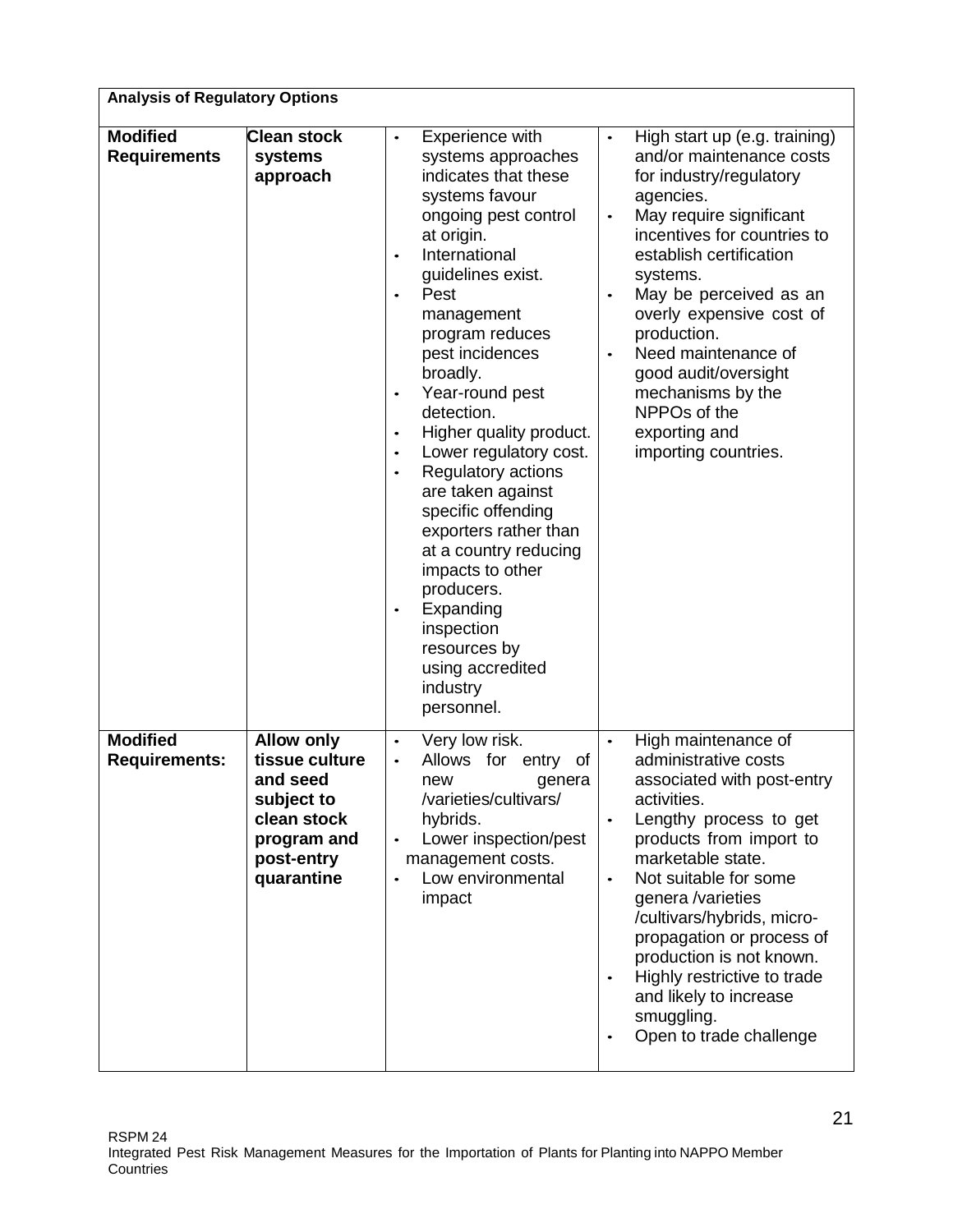|  | <b>Prohibition</b><br>Highly trade restrictive and likely to<br>Assured<br>protection<br>increase smuggling.<br>Scientifically unjustified<br>against pests $ \cdot $ |
|--|-----------------------------------------------------------------------------------------------------------------------------------------------------------------------|
|--|-----------------------------------------------------------------------------------------------------------------------------------------------------------------------|

| <b>Management Tools Available</b>        |                                                                                                                                                         |                                                                                                                                                                                                                                                                                                                                                                                                                                                                                                |  |  |
|------------------------------------------|---------------------------------------------------------------------------------------------------------------------------------------------------------|------------------------------------------------------------------------------------------------------------------------------------------------------------------------------------------------------------------------------------------------------------------------------------------------------------------------------------------------------------------------------------------------------------------------------------------------------------------------------------------------|--|--|
| <b>Phytosanitary Measures</b>            | <b>Pros</b>                                                                                                                                             | <b>Cons</b>                                                                                                                                                                                                                                                                                                                                                                                                                                                                                    |  |  |
| Visual inspection                        | Current situation (No cost<br>$\bullet$<br>implications)<br>Accommodates large<br>$\bullet$<br>volumes<br>Least demanding of<br>technical expertise     | Responsibility of NPPO of<br>importing country (risk at port of<br>entry)<br>Difficult to ascertain quarantine<br>status at port of entry<br>Difficult to detect pathogens,                                                                                                                                                                                                                                                                                                                    |  |  |
| Testing by NPPO of<br>importing country  | Detection of difficult to see<br>$\bullet$<br>pests<br>Detect lower population<br>$\bullet$<br>levels<br>Higher level of<br>$\bullet$<br>discrimination | High cost<br>$\bullet$<br>Tests not developed for many<br>pests<br>Appropriate sample size<br>problematic<br>Requires high technical expertise                                                                                                                                                                                                                                                                                                                                                 |  |  |
| Phytosanitary<br>Certification at origin | <b>Current situation</b><br>$\bullet$<br>At origin<br>$\bullet$<br>International recognition<br>$\bullet$                                               | Responsibility of NPPO of<br>$\bullet$<br>exporting country<br>Difficult to ascertain quarantine<br>$\bullet$<br>status at port of entry<br>Pest list specific, ignores potential<br>$\bullet$<br>quarantine pests<br>High reliance on visual inspection<br>$\bullet$<br>End product inspection<br>$\bullet$<br>Difficult to detect pathogens,<br>$\bullet$<br>internal & minute pests<br>Receiving country has limited<br>$\bullet$<br>control over issuance of<br>phytosanitary certificates |  |  |
| Pest Risk Analysis<br>(PRA)              | Identifies known pests<br>$\bullet$<br>Establishes pest risk<br>$\bullet$<br>Establishes mitigation<br>$\bullet$<br>measures                            | Potential quarantine pests not<br>$\bullet$<br>identified<br>Limited pest information for some<br>areas<br>High initial investment cost to<br>$\bullet$<br>NPPO of importing country<br>Requires high technical expertise<br>$\bullet$                                                                                                                                                                                                                                                         |  |  |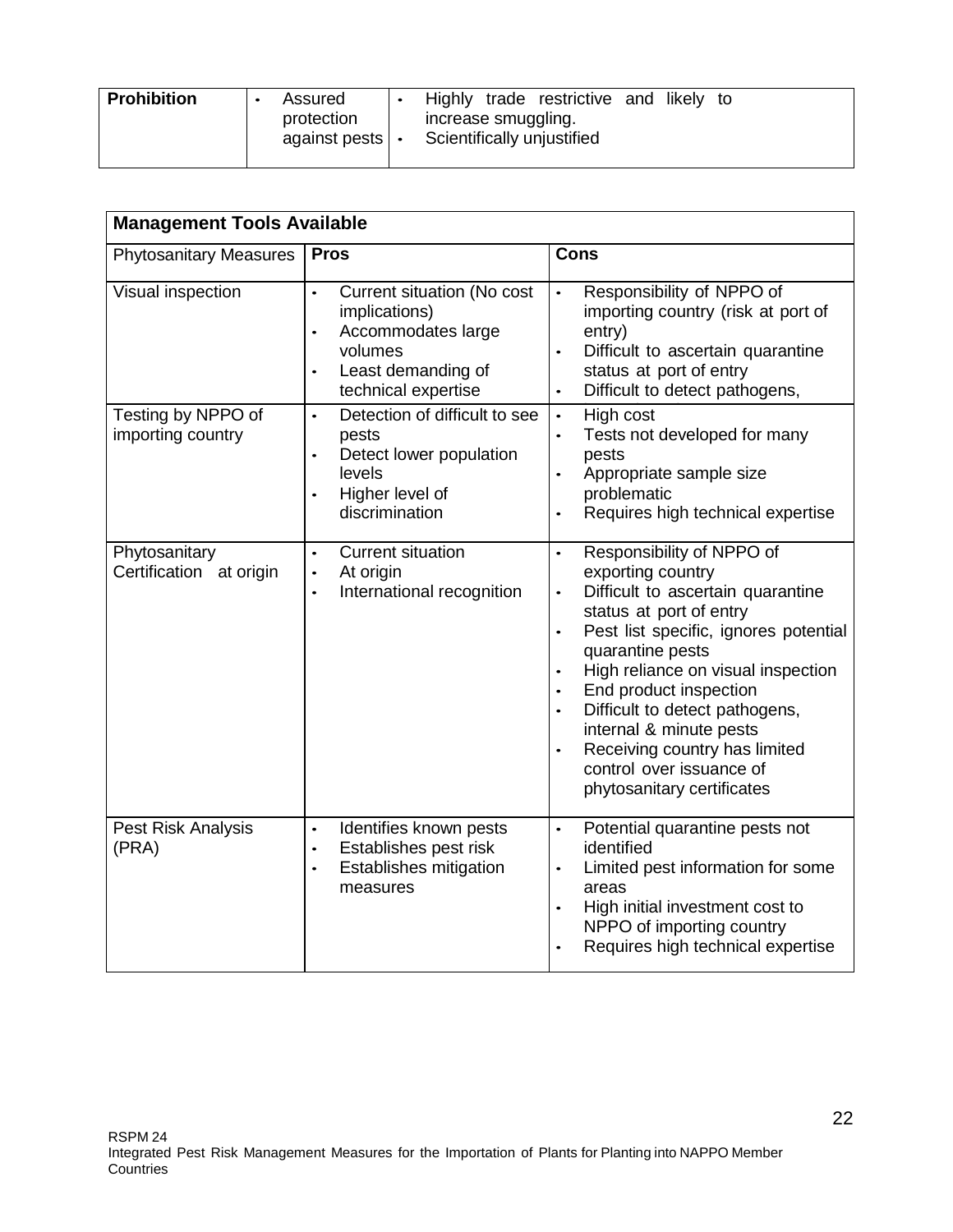| <b>Management Tools Available</b>                                                                                 |                                                                                                                                                                               |                                                                                                                                                                                                            |  |
|-------------------------------------------------------------------------------------------------------------------|-------------------------------------------------------------------------------------------------------------------------------------------------------------------------------|------------------------------------------------------------------------------------------------------------------------------------------------------------------------------------------------------------|--|
| <b>Phytosanitary Measures</b>                                                                                     | <b>Pros</b>                                                                                                                                                                   | <b>Cons</b>                                                                                                                                                                                                |  |
| Additional certification<br>requirements                                                                          | Current situation for some<br>$\bullet$<br>taxa<br>Free of specific quarantine<br>$\bullet$<br>pests<br>At origin<br>$\bullet$                                                | Responsibility of NPPO of<br>exporting country<br>Limited current use<br>$\bullet$<br>Difficult to ascertain quarantine<br>status at port of entry<br>List-specific, ignores potential<br>quarantine pests |  |
| Preclearance                                                                                                      | Current situation for some<br>$\bullet$<br>taxa<br>At origin<br>$\bullet$<br>Reduced workload at port<br>$\bullet$<br>of entry                                                | Responsibility of NPPOs of<br>exporting and importing countries<br>Reliance on visual inspection<br>Relies on end product inspection<br>$\bullet$                                                          |  |
| Post entry quarantine<br>(International term)<br>under special permit<br>destined to a NPPO-<br>approved facility | Low risk of pest<br>$\bullet$<br>introduction for<br>high risk material<br>High confidence<br>$\bullet$<br>Allows limited entry for<br>$\bullet$<br>otherwise prohibited taxa | Responsibility of NPPO of<br>$\bullet$<br>importing country<br>High cost, facilities and staff<br>$\bullet$<br>Limited capacity<br>Long period in quarantine                                               |  |

| <b>Management Tools Available</b>                                                                                                                                                    |                                                                |                                                                                                                                                                                                                     |  |  |
|--------------------------------------------------------------------------------------------------------------------------------------------------------------------------------------|----------------------------------------------------------------|---------------------------------------------------------------------------------------------------------------------------------------------------------------------------------------------------------------------|--|--|
| Postentry quarantine<br>(US/Mexico term)<br>under permit with the<br>NPPO of importing<br>country with written<br>agreement between<br>the state of<br>destination and the<br>grower | Entry of larger amounts of<br>$\bullet$<br>lower risk material | Responsibility of NPPO of importing<br>$\bullet$<br>country<br>High cost, staff<br>$\bullet$<br>Long period in quarantine<br>$\bullet$<br>Reliance on visual inspection<br>$\bullet$<br>End product inspection<br>٠ |  |  |
| Prohibit entry                                                                                                                                                                       | Most protective                                                | Responsibility of NPPO of importing<br>$\bullet$<br>country<br>Highly restrictive to trade<br>$\bullet$<br>Likely to increase smuggling<br>٠                                                                        |  |  |